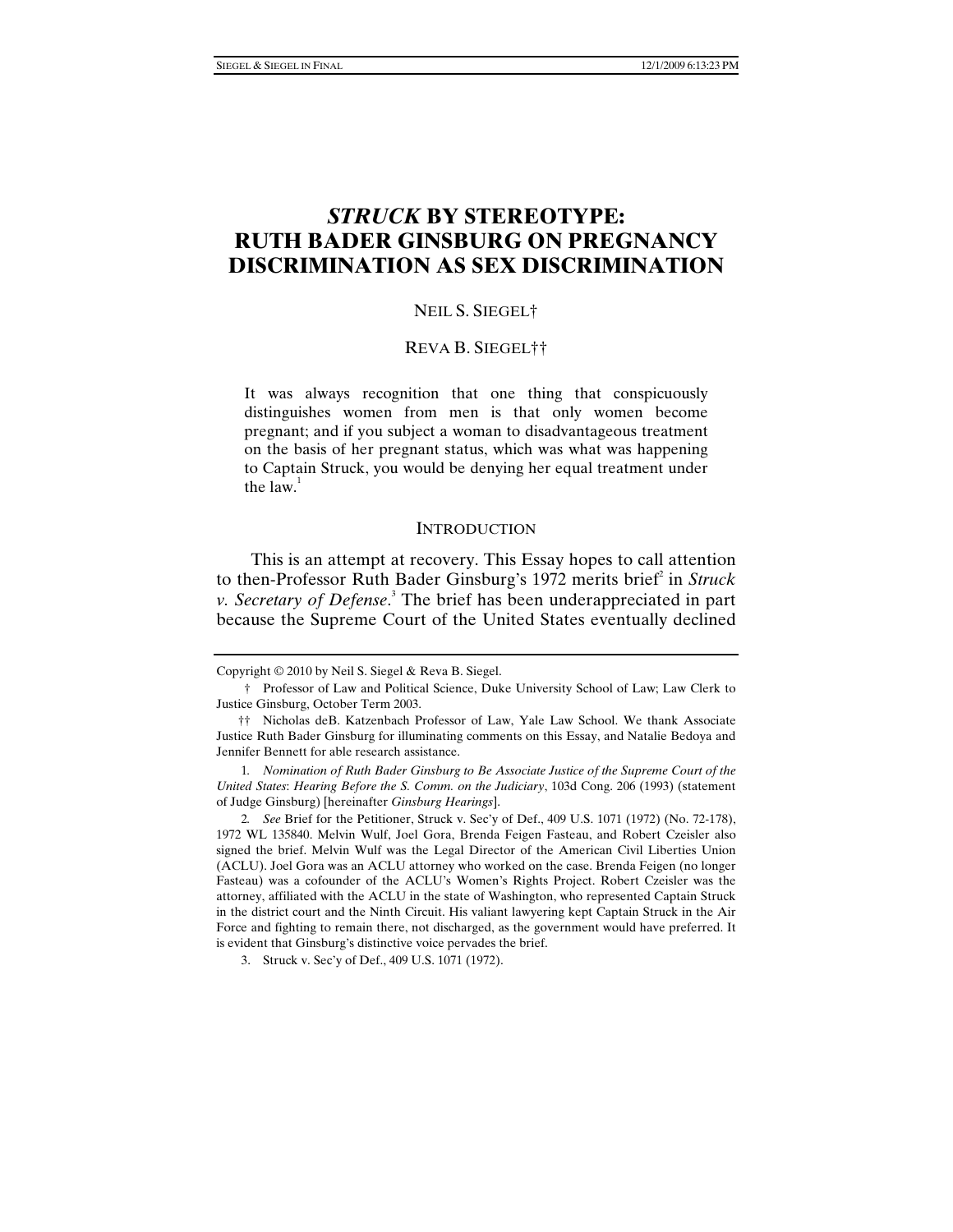to decide the case.<sup>4</sup> But anyone seeking to understand the origins and nature of Justice Ginsburg's views on sex discrimination would be well advised to read this brief. So would anyone interested in reimagining the bounds of constitutional possibility in the realm of gender equality.

In her capacity as general counsel for the Women's Rights Project of the American Civil Liberties Union, Ginsburg filed the *Struck* brief a little more than a year after the Court decided *Reed v.*  Reed,<sup>5</sup> but before the Court began to give shape to liberty and equality doctrine concerning the regulation of pregnant women in cases such as *Roe v. Wade*, <sup>6</sup> *Frontiero v. Richardson*, 7 and *Geduldig v. Aiello*. 8 Ginsburg wrote the brief on behalf of an Air Force officer, Captain Susan Struck, whose pregnancy—and whose refusal on

 6. Roe v. Wade, 410 U.S. 113 (1973). The Court decided *Roe* on January 22, 1973, less than two months after Ginsburg filed the *Struck* brief.

 7. Frontiero v. Richardson, 411 U.S. 677 (1973). *Frontiero* invalidated under the Equal Protection Clause a federal statute providing that spouses of male members of the military are dependents for purposes of obtaining increased quarters allowances and medical and dental benefits, but that spouses of female members are not dependents unless they are in fact dependent for more than one-half of their support. *Id.* at 692 (plurality opinion).

 8. Geduldig v. Aiello, 417 U.S. 484 (1974). *Geduldig* upheld against an equal protection challenge a California law that provided workers comprehensive disability insurance for all temporarily disabling conditions that might prevent them from working, except pregnancy, on the ground that pregnancy discrimination was not necessarily sex discrimination. *Id.* at 496–97. Although laws burdening pregnant employees harm only female employees, the Court stressed that they potentially benefit a group that includes employees of both sexes. *See id*. at 497 n.20 ("The lack of identity between the excluded disability and gender as such under this insurance program becomes clear upon the most cursory analysis. The program divides potential recipients into two groups—pregnant women and nonpregnant persons. While the first group is exclusively female, the second includes members of both sexes. The fiscal and actuarial benefits of the program thus accrue to members of both sexes."). The Court subsequently tried to apply *Geduldig*'s reasoning to federal employment discrimination law in *General Electric Corp. v. Gilbert*, 429 U.S. 125 (1976). *Gilbert* held that a disability benefit plan excluding disabilities related to pregnancy was not sex-based discrimination within the meaning of Title VII of the Civil Rights Act of 1964, 42 U.S.C. §2000e to e-17 (2006). *Id.* at 145–46. Congress responded by enacting the Pregnancy Discrimination Amendment to Title VII (PDA), which defines discrimination on the basis of pregnancy *as* discrimination on the basis of sex. *See* Pregnancy Discrimination Act, 42 U.S.C. § 2000e(k).

<sup>4</sup>*. See id.* at 1071 (vacating and remanding for consideration of mootness in light of the government's change in position).

 <sup>5.</sup> Reed v. Reed, 404 U.S. 71 (1971). *Reed* invalidated under the Equal Protection Clause an Idaho law that gave automatic preference to men over women as administrators of estates. *Id.* at 77. *Reed* was handed down on November 22, 1971. The *Struck* brief was filed on December 4, 1972.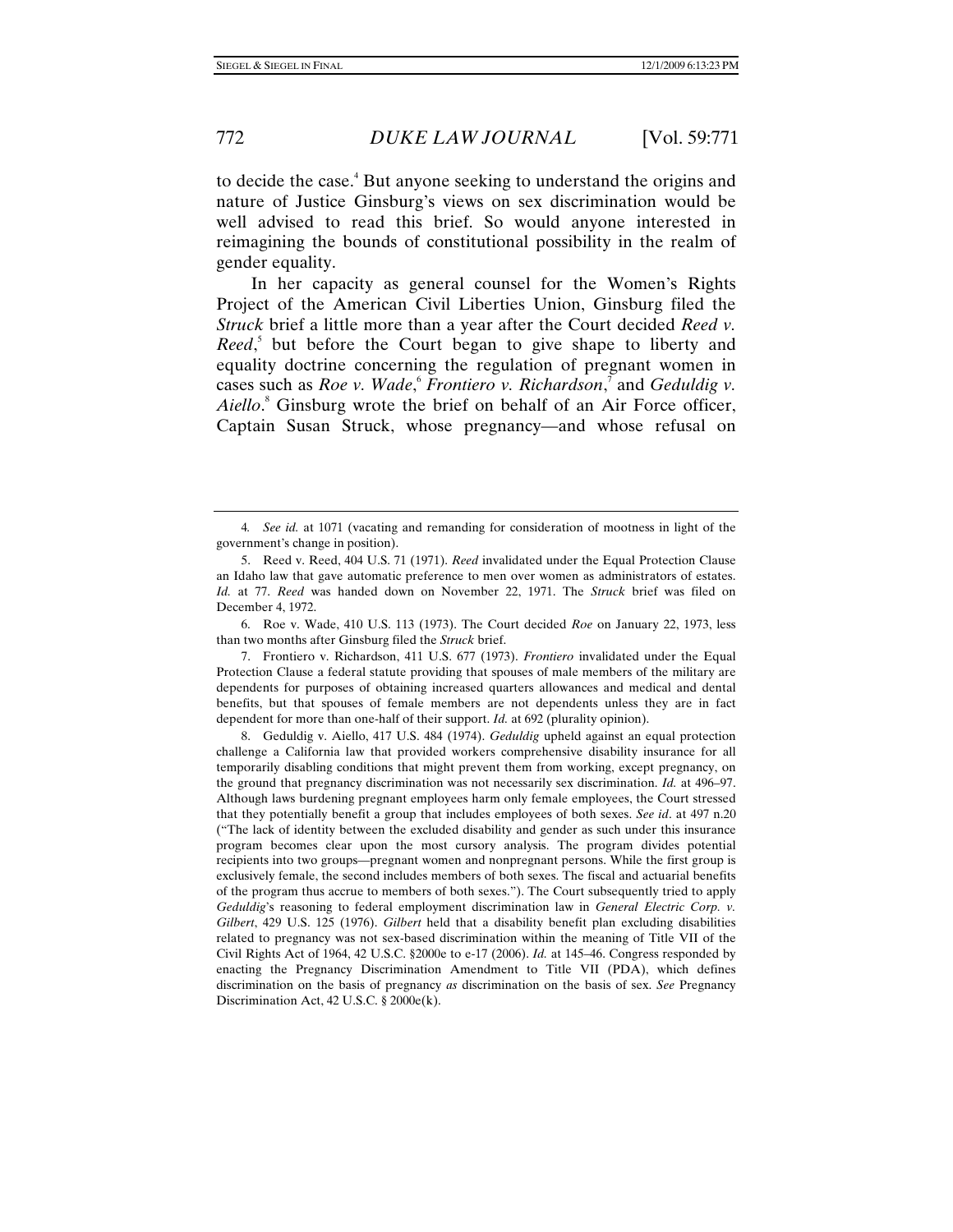religious grounds to have an abortion<sup>9</sup>—subjected her to automatic discharge from military service.<sup>10</sup>

The brief demonstrates that, from the very beginning, Justice Ginsburg has conceived discrimination against pregnant women as a core case of sex discrimination. In 1972, Ginsburg understood pregnancy discrimination as sex discrimination because she has long viewed laws enforcing sex roles of the separate spheres tradition as compromising the "equal citizenship stature" of women.<sup>11</sup>

In *Struck*, Ginsburg argued that excluding a pregnant woman from the Air Force when men otherwise similarly situated in their capacity or incapacity to work are provided sick leave is a core case of sex discrimination because the distinction "reflects arbitrary notions of woman's place wholly at odds with contemporary legislative and judicial recognition that individual potential must not be restrained, nor equal opportunity limited, by law-sanctioned stereotypical prejudgments."12 The brief opened by emphasizing that laws imposing traditional sex roles on pregnant women deny individuals equal opportunity *and* perpetuate the secondary social status of women:

Heading the list of arbitrary barriers that have plagued women seeking equal opportunity is disadvantaged treatment based on their unique childbearing function. Until very recent years, jurists have regarded any discrimination in the treatment of pregnant women and mothers as "benignly in their favor." But in fact, restrictive rules, and particularly discharge for pregnancy rules, operate as "built-in headwinds" that drastically curtail women's opportunities. Decisions of this Court that span a century have contributed to this anomaly: *presumably well-meaning exaltation of woman's unique* 

 <sup>9.</sup> Brief for the Petitioner, *supra* note 2, at 10–11.

<sup>10</sup>*. Id.* at 4.

 <sup>11.</sup> Justice Ginsburg has used this or similar language in a variety of settings, both on and off the Court. *See, e.g.*, Gonzales v. Carhart, 127 S. Ct. 1610, 1641 (2007) (Ginsburg, J., dissenting) ("[L]egal challenges to undue restrictions on abortion procedures do not seek to vindicate some generalized notion of privacy; rather, they center on a woman's autonomy to determine her life's course, and thus to enjoy equal citizenship stature."); United States v. Virginia (*VMI*), 518 U.S. 515, 532 (1996) ("[T]he Court has repeatedly recognized that neither federal nor state government acts compatibly with the equal protection principle when a law or official policy denies to women, simply because they are women, full citizenship stature—equal opportunity to aspire, achieve, participate in and contribute to society based on their individual talents and capacities."). *See generally* Neil S. Siegel, *Equal Citizenship Stature: Justice Ginsburg's Constitutional Vision in President Obama's America*, 43 NEW ENG. L. REV. (forthcoming December 2009) (participating in a symposium honoring the jurisprudence of Justice Ginsburg).

 <sup>12.</sup> Brief for the Petitioner, *supra* note 2, at 7.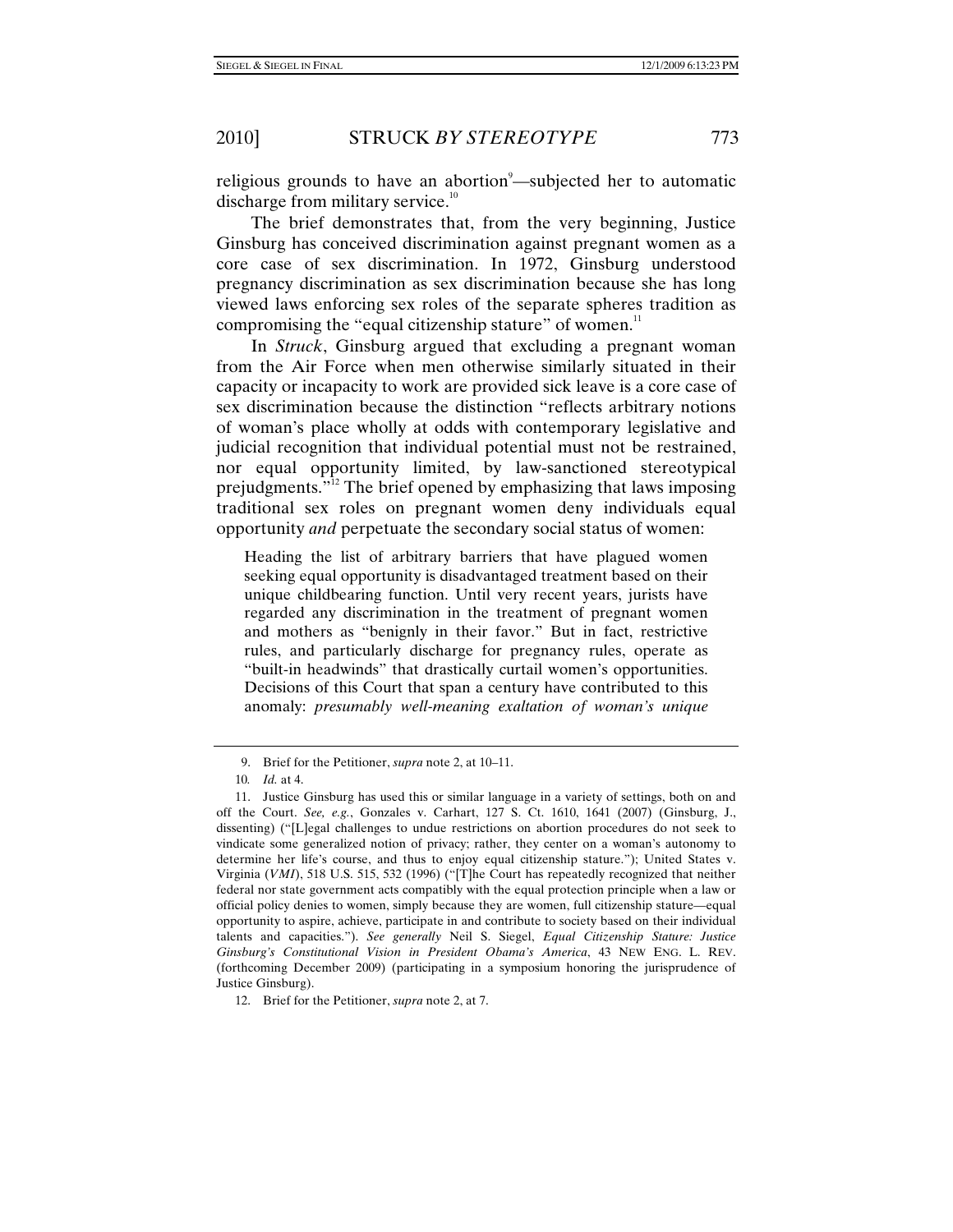*role in bearing children has, in effect, restrained women from developing their individual talents and capacities and has impelled them to accept a dependent, subordinate status in society*. 13

Ginsburg thus argued that traditions of regulating women during pregnancy are not in fact benign but instead play a key role in imposing on women "subordinate" social status.

As this Essay shows, Ginsburg's equal protection argument in *Struck* anticipates views that she would subsequently express on the  $bench<sup>14</sup>$ —including her account of intermediate scrutiny for the Court in *United States v. Virginia*, 15 which requires the judiciary closely to examine laws that classify on the basis of sex but allows government to differentiate between men and women so long as "such classifications [are] not . . . used, as they once were, to create or perpetuate the legal, social, and economic inferiority of women."16 The *Struck* brief illustrates beautifully how Ginsburg reasons from antisubordination values in defining constitutional equality, in identifying the perspective from which to determine whether equality values are implicated, and in linking equality- and liberty-based arguments for the full participation of women in the public and private life of the nation.

Ginsburg's understanding of pregnancy discrimination in *Struck* calls into question certain feminist characterizations of her as a

<sup>13</sup>*. Id.* at 9 (emphasis added) (quoting United States ex rel. Robinson v. York, 281 F. Supp. 8, 19 (D. Conn. 1968); Griggs v. Duke Power Co., 401 U.S. 424, 432 (1971)).

 <sup>14.</sup> For one account of Ginsburg's legal strategy, see Deborah L. Markowitz, *In Pursuit of Equality: One Woman's Work to Change the Law*, 11 WOMEN'S RTS. L. REP. 73 (1989). For examples of other feminist lawyers of the era who challenged pregnancy discrimination as sex discrimination, see Reva B. Siegel, *Constitutional Culture, Social Movement Conflict and Constitutional Change: The Case of the De Facto ERA*, 94 CAL. L. REV. 1323, 1385–86 (2006). "In constitutional and Title VII litigation in the early 1970s, feminist lawyers including Ruth Ginsburg, Wendy Williams, and Susan Deller Ross . . . argu[ed] that regulations pertaining to pregnant women were sex-based, subject to heightened scrutiny, and wrongful when they enforced stereotypical understandings of women's roles." *Id.* Wendy Williams wrote the petitioner's brief in *Geduldig*, and Susan Deller Ross was pivotal "in providing arguments to the EEOC that the Equal Protection Clause reached pregnancy discrimination." *Id*. at 1385 n.169. Ruth Bader Ginsburg and Susan Deller Ross coauthored a 1977 op-ed responding to *Geduldig*. *See* Ruth Bader Ginsburg & Susan Deller Ross, *Pregnancy and Discrimination*, N.Y. TIMES, Jan. 25, 1977, at A33 ("The Supreme Court decision was a stunning rejection of the position that had been taken by the Federal Equal Employment Opportunity Commission and six Federal courts of appeals. These authorities had identified discrimination against the pregnant worker as the essence of sex discrimination.").

 <sup>15.</sup> United States v. Virginia (*VMI*), 518 U.S. 515 (1996).

<sup>16</sup>*. Id*. at 534 (citing Goesaert v. Cleary, 335 U.S. 464, 467 (1948)).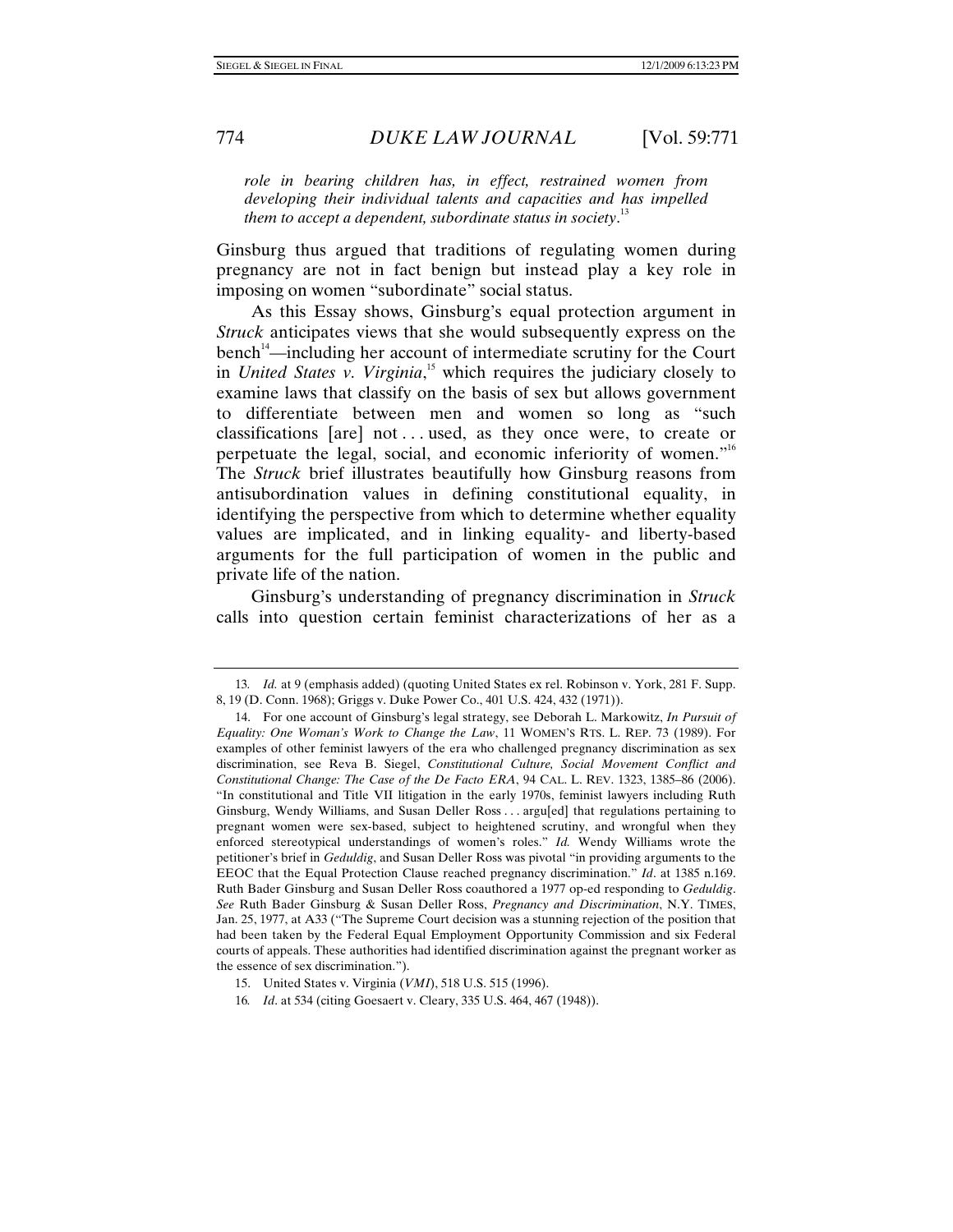proponent of formal equality—a criticism that has been advanced by those who viewed Ginsburg's repeated representation of male plaintiffs in the early sex discrimination cases as narrowly reflecting a concern with arbitrary sex-based classification only.<sup>17</sup> Ginsburg argued that laws differentiating on the basis of sex are unconstitutional when they enforce traditional sex stereotypes because such laws wrongfully restrict individual opportunity and contribute to the subordinate status of women. Ginsburg was able to perceive social subordination in the exclusion of a pregnant woman from military service, even though pregnancy had long been understood as the principal physical difference between the sexes, because she saw that government regulation was enforcing traditional sex stereotypes.<sup>18</sup> Ginsburg saw clearly.

As interesting and consequential as Ginsburg's own views have been, recovery of the *Struck* brief is even more important for what it illuminates about the present. In the immediate aftermath of *Struck*, the Court acknowledged that pregnancy discrimination might be an invidious expression of sex discrimination but did not seriously consider the account that Ginsburg and other feminist litigators offered of how laws discriminating against pregnant women could enforce traditional sex stereotypes and so deny women the equal protection of the laws.19 Nor did the Court scrutinize the relationship to which the *Struck* brief pointed—between cases protecting women's right to equal protection and protecting their autonomy in deciding whether to bear children.<sup>20</sup> Decades later, however, through a series of incremental changes that have not yet been fully recognized, $2<sup>1</sup>$  the Court has begun to reason from something like Ginsburg's position

<sup>17</sup>*. See, e.g.*, Judith Baer, *Advocate on the Court: Ruth Bader Ginsburg and the Limits of Formal Equality*, *in* REHNQUIST JUSTICE: UNDERSTANDING THE COURT DYNAMIC 216, 231 (Earl M. Maltz ed., 2003); *see also infra* note 84 and accompanying text. See *infra* Part III for a discussion of substantive (that is, antisubordination) versus formal (that is, anticlassification) views of equality.

 <sup>18.</sup> Brief for the Petitioner, *supra* note 2, at 8–9.

<sup>19</sup>*. See* Geduldig v. Aiello, 417 U.S. 484, 496–97 n.20 (1974) ("Absent a showing that distinctions involving pregnancy are mere pretexts designed to effect an invidious discrimination against the members of one sex or the other, lawmakers are constitutionally free to include or exclude pregnancy from the coverage of legislation such as this on any reasonable basis, just as with respect to any other physical condition."). On feminist arguments of the era, see *supra* note 14.

<sup>20</sup>*. See* Brief for the Petitioner, *supra* note 2, at 10.

 <sup>21.</sup> *See infra* Part IV (discussing changes manifest in decades of PDA litigation, *Nevada Department of Human Resources v. Hibbs*, 538 U.S. 721 (2003), and *Planned Parenthood of Southeastern Pennsylvania v. Casey*, 505 U.S. 833 (1992)).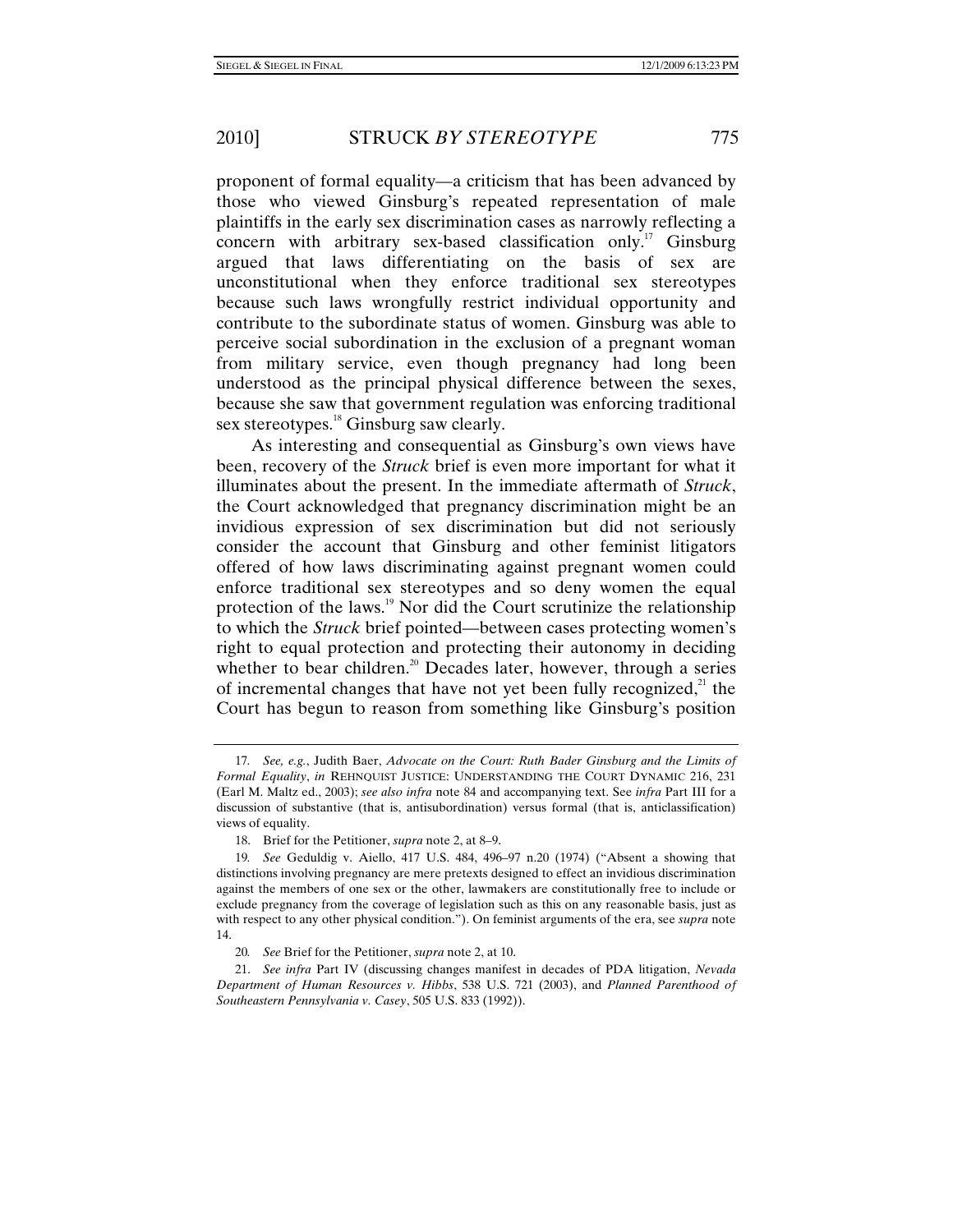without quite embracing it. The final chapter in this domain of constitutional law has yet to be written.

Part I recounts the facts of *Struck*. Part II details the arguments Ginsburg made in her merits brief in the case. Part III explores what *Struck* suggests about Ginsburg's views on constitutional equality. Part IV shows that although the Court did not initially embrace the understanding of pregnancy discrimination that Ginsburg expressed in *Struck*, over time the Court has begun to internalize the feminist movement's concerns about the stereotyping pregnant women face, incorporating these concerns into equal protection and due process doctrines regarding the regulation of pregnant women.

### I. THE FACTS OF *STRUCK*

The facts of *Struck v. Secretary of Defense* were straightforward.<sup>22</sup> Captain Susan Struck was a career officer in the United States Air Force who served as a nurse in the Vietnam War.<sup>23</sup> In 1970, she became pregnant.<sup>24</sup> She was ordered to an Air Force base in the state of Washington, where a disposition board hearing was held.<sup>25</sup> She declared her intent to give the child up for adoption as soon as she gave birth, and she stated that her accrued leave time of sixty days was more than sufficient to cover the temporary period of disability that she anticipated at the time of childbirth.<sup>26</sup> The Air Force, however, pursuant to a regulation then in effect, gave her this choice: have an abortion on the base or leave the Service.<sup>27</sup> Because Captain

 <sup>22.</sup> This Essay takes the facts from the Brief for the Petitioner, *supra* note 2, at 3–7. Justice Ginsburg has recounted the story of *Struck* on more than one occasion. *See* Ruth Bader Ginsburg, *Remarks for the Celebration of 75 Years of Women's Enrollment at Columbia Law School*, 102 COLUM. L. REV. 1441, 1447 (2002); Ruth Bader Ginsburg, *Speaking in a Judicial Voice*, 67 N.Y.U. L. REV. 1185, 1200–02 (1992) (Madison Lecture delivered in March 1993); Ruth Bader Ginsburg, Assoc. Justice, Supreme Court of the U.S., Advocating the Elimination of Gender-Based Discrimination: The 1970s New Look at the Equality Principle, Address at the University of Cape Town, South Africa (Feb. 10, 2006) [hereinafter Ginsburg, Advocating], *available at* http://www.supremecourtus.gov/publicinfo/speeches/sp\_02-10-06.html. She also discussed *Struck* at her Supreme Court confirmation hearing. *See, e.g.*, *Ginsburg Hearings*, *supra*  note 1, at 205–06; *see also infra* Part II.

 <sup>23.</sup> Brief for the Petitioner, *supra* note 2, at 3.

<sup>24</sup>*. Id.*

<sup>25</sup>*. Id.* at 3–4.

<sup>26</sup>*. Id.* at 4.

<sup>27</sup>*. See id.* The regulation stated:

The commission of any woman officer will be terminated with the least practical delay when it is determined that one of the conditions in a or b *below* exist . . .

a. Pregnancy: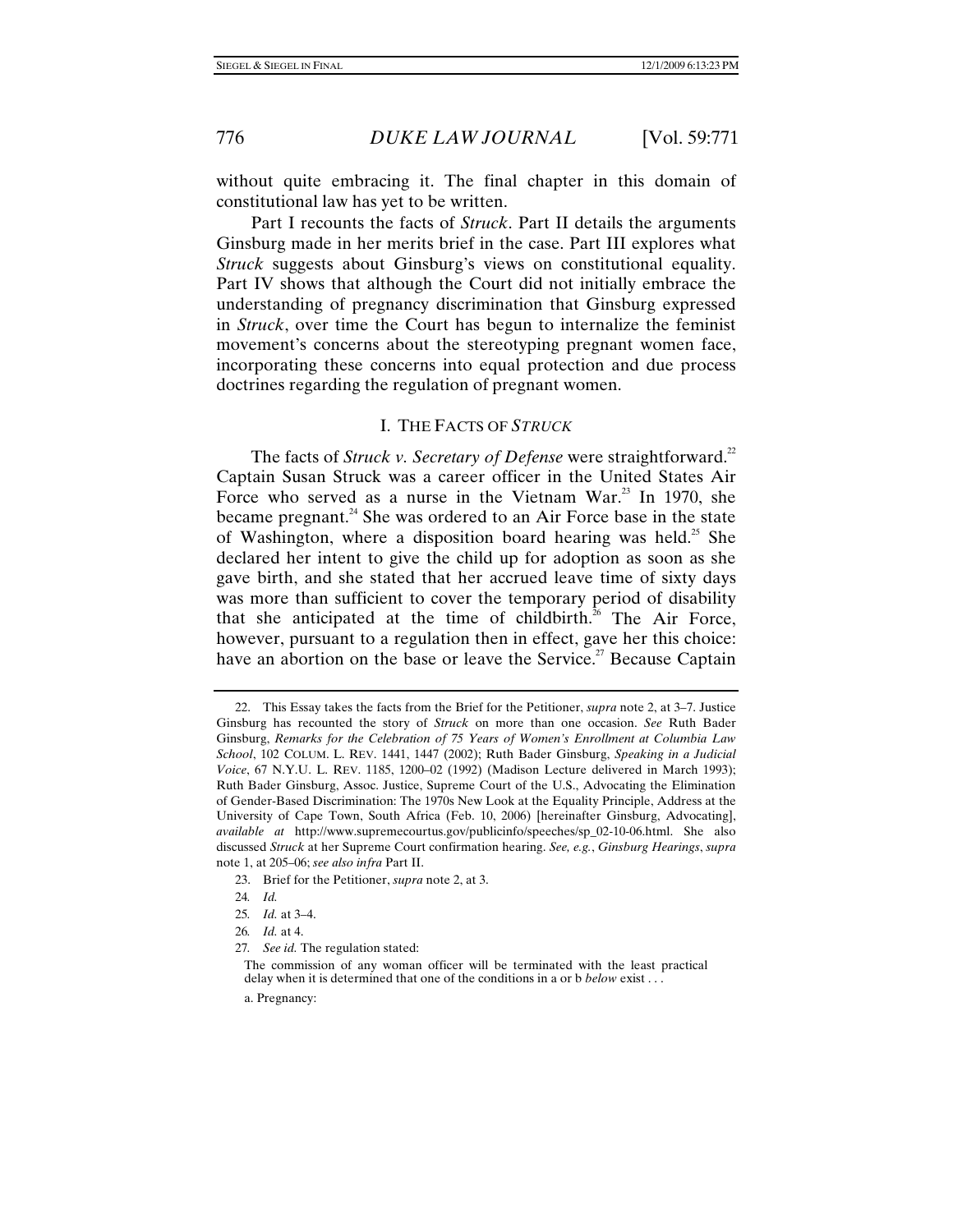Struck was a practicing Roman Catholic, abortion was not an option for her.28 But neither did she quietly accept the termination of her chosen career.<sup>29</sup> She instead sued to fend off the discharge, securing able representation from lawyers for the American Civil Liberties Union in Washington.

Captain Struck was able to obtain a stay of her discharge each month, but she lost on the merits both in the district court and in the United States Court of Appeals for the Ninth Circuit.<sup>30</sup> In the view of those courts, it was constitutionally irrelevant that no other physical condition occasioning a temporary period of disability—whether a broken leg or drug and alcohol abuse (which might not be temporary)—resulted in mandatory discharge regardless of individual circumstances.31 Nor did it matter that a male officer who participated in conceiving a child was free—indeed, encouraged—to continue his service career as a parent. $32$ 

The Supreme Court agreed to entertain Captain Struck's claims to constitutional attention. Ginsburg scored the Air Force regulation at bar as a violation of (1) equal protection, (2) Captain Struck's right to privacy in the conduct of her personal life, and (3) her free exercise of religion.<sup>33</sup> Solicitor General Erwin Griswold was apparently

b. Minor Children:

(1) *General*. The commission of any woman officer will be terminated with the least practical delay when it is established that she:

. . .

. . .

(d) Has given birth to a living child while in a commissioned officer status.

Struck v. Sec'y of Def., 460 F.2d 1372, 1374 (9th Cir. 1971) (quoting Air Force Regulation 36- 12). A 1971 amendment to the regulation provided that "Discharge Action will be cancelled if Pregnancy is Terminated." *Id.* at 1376 (quoting Part I.C of 1971 Amendments to Regulations).

28. Brief for the Petitioner, *supra* note 2, at 56.

- 29*. See id.* at 4.
- 30*. Struck*, 460 F.2d at 1374, 1377.

 31. "[Captain] Struck's problem," Ginsburg fought the temptation to state in opening the brief, was that she "picked the wrong form of recreation in Vietnam." *See* Markowitz, *supra* note 14, at 81 n.100 (quoting oral statement by Ginsburg). Ginsburg held her tongue, *id.* at 81, presumably because she was concerned about turning off the audience.

32*. See, e.g.*, Brief for the Petitioner, *supra* note 2, at 55 ("[P]arenthood among servicemen is not deterred, indeed additional benefits are provided to encourage men who become fathers to remain in service." (citations omitted)).

33*. See infra* Part II.

<sup>(1)</sup> *General*:

<sup>(</sup>a) A woman will be discharged from the service with the least practical delay when a determination is made by a medical officer that she is pregnant.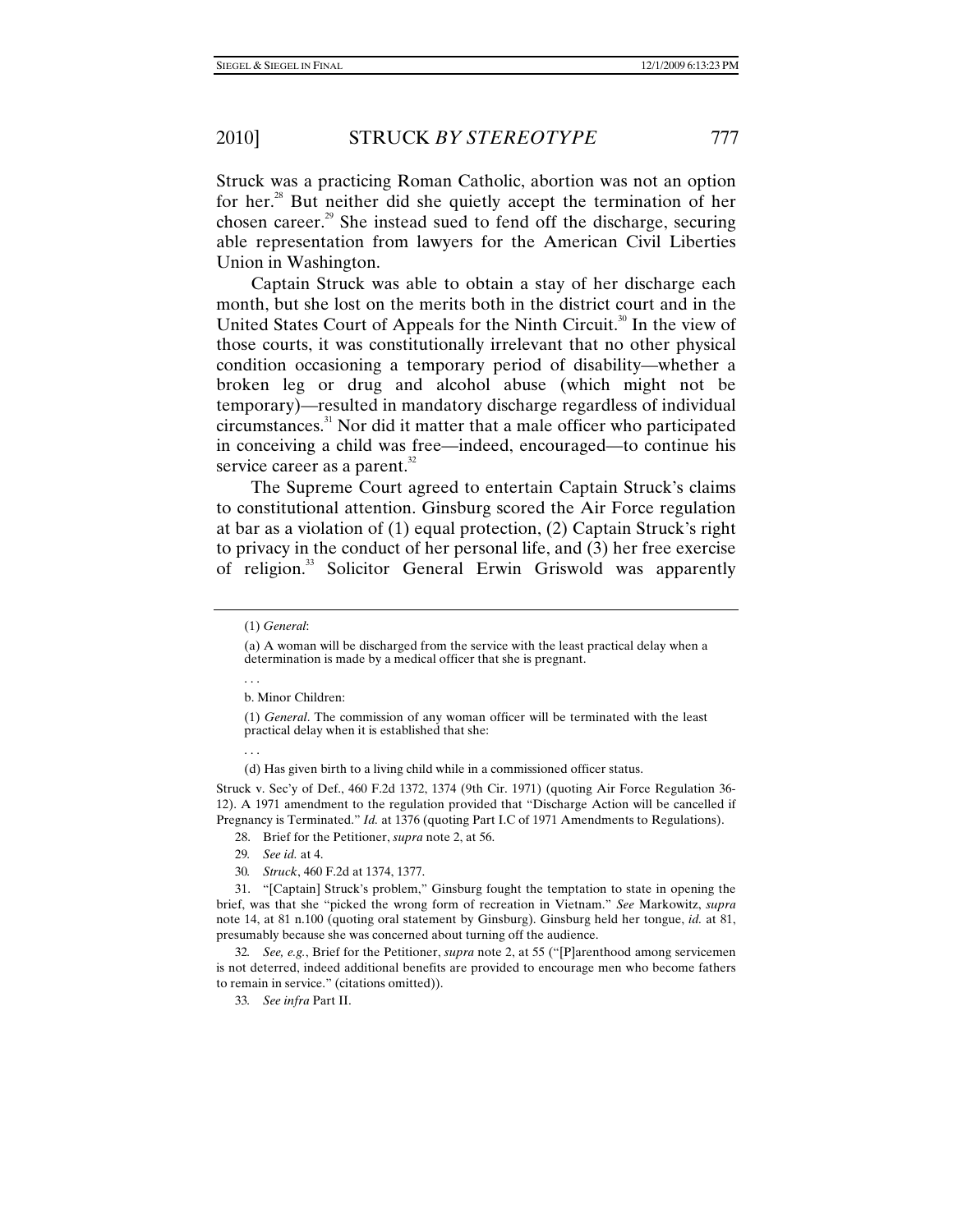concerned about the government's chances before the Court. "He recommended that the Air Force waive Captain Struck's discharge and abandon its policy of automatically discharging women for pregnancy."34 The Air Force agreed, and General Griswold moved to dismiss the case as moot.<sup>35</sup>

The Supreme Court never heard oral argument. It elected to vacate the judgment and remand the case to the Ninth Circuit "to consider the issue of mootness in light of the position presently asserted by the Government."<sup>36</sup>

#### II. GINSBURG'S ARGUMENTS IN *STRUCK*

Ginsburg's *Struck* brief has been neglected<sup>37</sup> not only because the Court did not decide the merits of the case, but also because, shortly thereafter, the Justices rejected an equal protection challenge to a pregnancy discrimination claim.38 This neglect is unfortunate. Among its other virtues, the *Struck* brief clarifies Justice Ginsburg's approach to sex discrimination. Recalling Captain Susan Struck's story during her Supreme Court confirmation hearing, then-Judge Ginsburg sought "to explain how [her] own thinking developed on [the] issue" of sex discrimination, and she identified "a case involving a woman's choice for birth rather than the termination of her pregnancy."39 "The

 <sup>34.</sup> Ginsburg, Advocating, *supra* note 22. The authors have not been able to determine why Griswold feared a Supreme Court decision on the merits in *Struck*. They strongly suspect, however, that he perceived governmental coercion of abortion as an inadvisable context in which to vindicate the federal government's asserted interests in the area of pregnancy discrimination. The context of *Struck* was very much one of coercion. *See, e.g.*, Janice Goodman, Rhonda Copelon Schoenbrod & Nancy Stearns, Doe *and* Roe*, Where Do We Go from Here?*, 1 WOMEN'S RTS. L. REP. 20, 35 (1974) (discussing *Struck* as a case arising "[i]n the area of coercion").

 <sup>35.</sup> Memorandum Suggesting Mootness, Struck v. Sec'y of Def., 409 U.S. 1071 (1972) (No. 72-178). For Ginsburg's response to the motion, see Opposition to Memorandum for the Respondents Suggesting Mootness, *Struck*, 409 U.S. 1071 (No. 72-178).

<sup>36</sup>*. Struck*, 409 U.S. at 1071.

 <sup>37.</sup> Reva B. Siegel, *Comments*, *in* WHAT ROE V. WADE SHOULD HAVE SAID: THE NATION'S TOP LEGAL EXPERTS REWRITE AMERICA'S MOST CONTROVERSIAL OPINION 244, 245 (Jack M. Balkin ed., 2005). For another account of *Struck*, see Siegel, *supra* note 14, at 1385 & n.169.

 <sup>38.</sup> Geduldig v. Aiello, 417 U.S. 484, 496–97 (1974) (holding that the Equal Protection Clause permitted California to exclude from its disability insurance program the risk of disability resulting from normal pregnancy).

<sup>39</sup>*. Ginsburg Hearings*, *supra* note 1, at 205.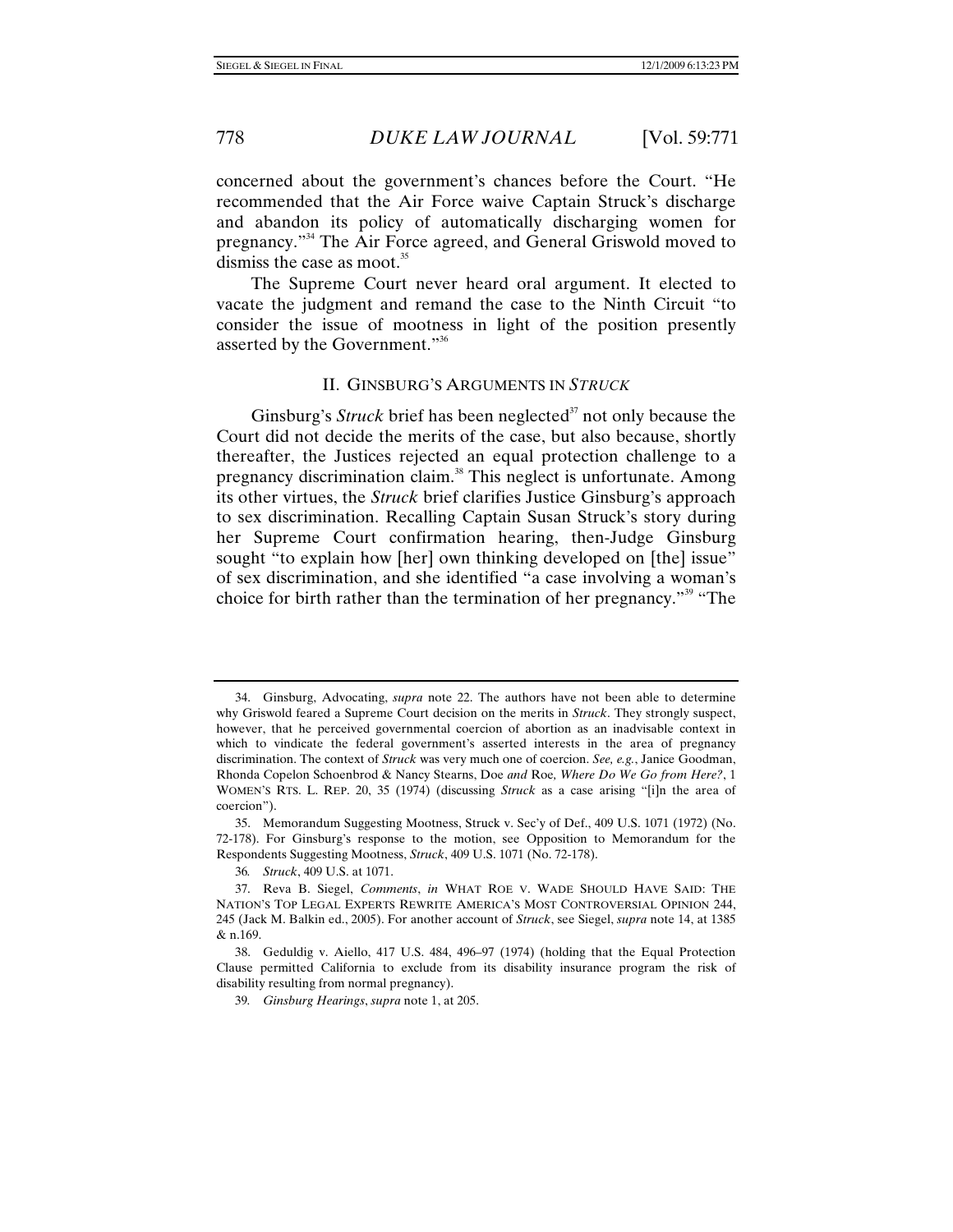*Struck* brief," she recalled, "marks the time when I first thought long and hard about this question."<sup>40</sup>

In the brief, Ginsburg argued that government regulation of pregnant women was presumptively unconstitutional when such regulation enforced the sex roles and stereotypes of the separate spheres tradition—the dyadic structuring of sex roles in which men are expected to perform as breadwinners and women are expected to perform as economically dependent caregivers. Ginsburg portrayed the plaintiff's discharge for pregnancy as perpetuating this tradition:

 The central question raised in this case is whether the Air Force, consistent with the equal protection principle inherent in the due process clause of the fifth amendment, may call for immediate discharge of pregnant women officers (whether detection of pregnancy occurs at 8 days or 8 months), unless pregnancy terminates soon after detection, while granting sick leave for all other physical conditions occasioning a period of temporary disability. *It is petitioner's position that this distinction reflects arbitrary notions of woman's place wholly at odds with contemporary*  legislative and judicial recognition that individual potential must not *be restrained, nor equal opportunity limited, by law-sanctioned stereotypical prejudgments*. Captain Struck seeks no favors or special protection. She simply asks to be judged on the basis of her individual capacities and qualifications, and not on the basis of characteristics assumed to typify pregnant women.<sup>41</sup>

As Ginsburg presented it, the government's discrimination against pregnant officers was a paradigmatic case of the sex-role restrictions that subordinated women. Because it viewed pregnant officers through traditional sex stereotypes, the government excluded all pregnant women from employment, rather than tying eligibility to serve to capacity to work.<sup>42</sup> The very case at bar illustrated that "many" women are capable of working effectively during pregnancy and require only a brief period of absence immediately before and after childbirth."43 But the government did not make such an individualized determination. Instead, it barred all pregnant women from serving, putatively to protect them.<sup>44</sup> Regulations that purport to protect

<sup>40</sup>*. Id*. at 206.

 <sup>41.</sup> Brief for the Petitioner, *supra* note 2, at 14 (emphasis added).

<sup>42</sup>*. Id*. at 20.

<sup>43</sup>*. Id*. at 35.

<sup>44</sup>*. Id*. at 20.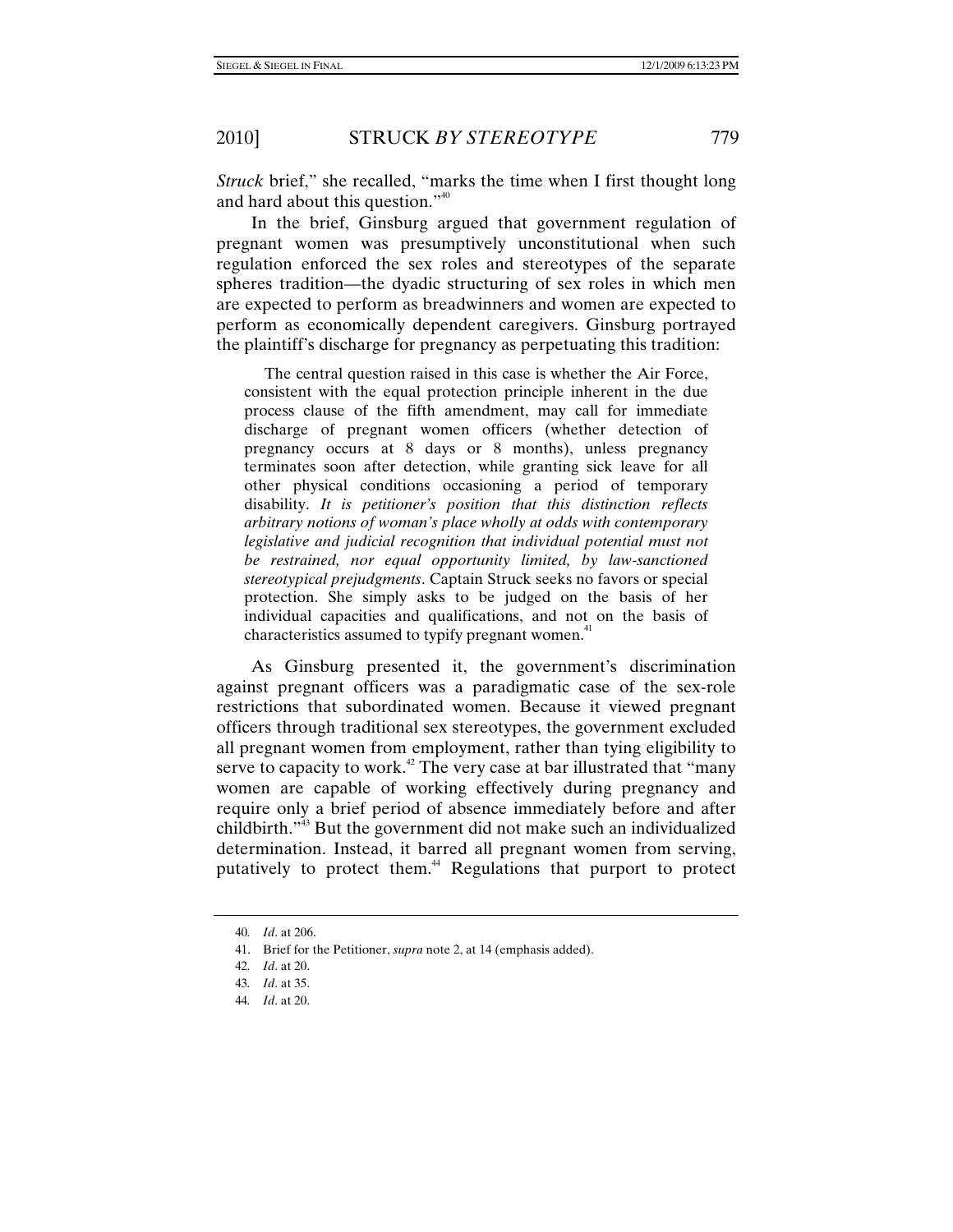pregnant women by forcing them to stop working, the *Struck* brief sharply observed, "have in practice deprived working women of the protection they most need: protection of their right to work to support themselves and, in many cases, their families as well."<sup>45</sup> Thus, "mandatory pregnancy discharge reinforces societal pressure to relinquish career aspirations for a hearth-centered existence."<sup>46</sup>

The sex role stereotyping that the Air Force regulation enforced was perhaps most visible in its sex-differentiated approach to parenting. The regulation had defined the terms of service in such a way as to force a choice between employment and parenthood—for women only.<sup>47</sup> Fathers were allowed to serve in the Air Force while mothers were not: Although "men in the Air Force are not constrained to avoid the pleasures and responsibilities of procreation and parenthood,"48 Captain Struck "was presumed unfit for service under a regulation that declares, without regard to fact, that she fits into the stereotyped vision . . . of the 'correct' female response to pregnancy."<sup>49</sup>

The pregnancy regulation challenged in *Struck* assessed pregnant women's employment qualifications as a group rather than as individuals, and it prohibited the employment of officers who became mothers, while allowing the employment of officers who became fathers. The regulation's prescriptive assumptions about pregnant women reflected and reinforced the sex roles of the separate spheres tradition, $50$  defining women's family role in such a way as to make

<sup>45</sup>*. Id*. at 36. Ginsburg also observed that mandatory discharge puts a pregnant woman at a competitive disadvantage with men, "for it deprives her of opportunity for training and work experience during pregnancy and, in many cases, for a prolonged period thereafter." *Id*.

<sup>46</sup>*. Id.* at 37; *see also id.* ("Loss of her job and accumulated benefits profoundly affect the choices open to her. No position awaits her after childbirth and she is apt to encounter discrimination in locating new employment, this time because she is a mother. If she defers return to the labor force for an extended period, her skills will have grown rusty and, upon attempted re-entry, she will face a further barrier: this time her age as well as her sex and limited work experience will count against her." (footnote omitted)).

<sup>47</sup>*. Id*. at 55.

<sup>48</sup>*. Id.* at 48.

<sup>49</sup>*. Id.* at 50–51 (citation and internal quotation marks omitted); *see also id*. at 52 ("The discriminatory treatment required by the challenged regulation . . . reflects the discredited notion that a woman who becomes pregnant is not fit for duty, but should be confined at home to await childbirth and thereafter devote herself to child care." (footnote omitted)).

<sup>50</sup>*. See supra* text accompanying note 49; *cf.* Brief for Petitioner, *supra* note 2, at 50–51 ("[T]he regulation arbitrarily establishes a presumption of unfitness, distinguishing irrationally between pregnancy and far more debilitating physical conditions that do not occasion automatic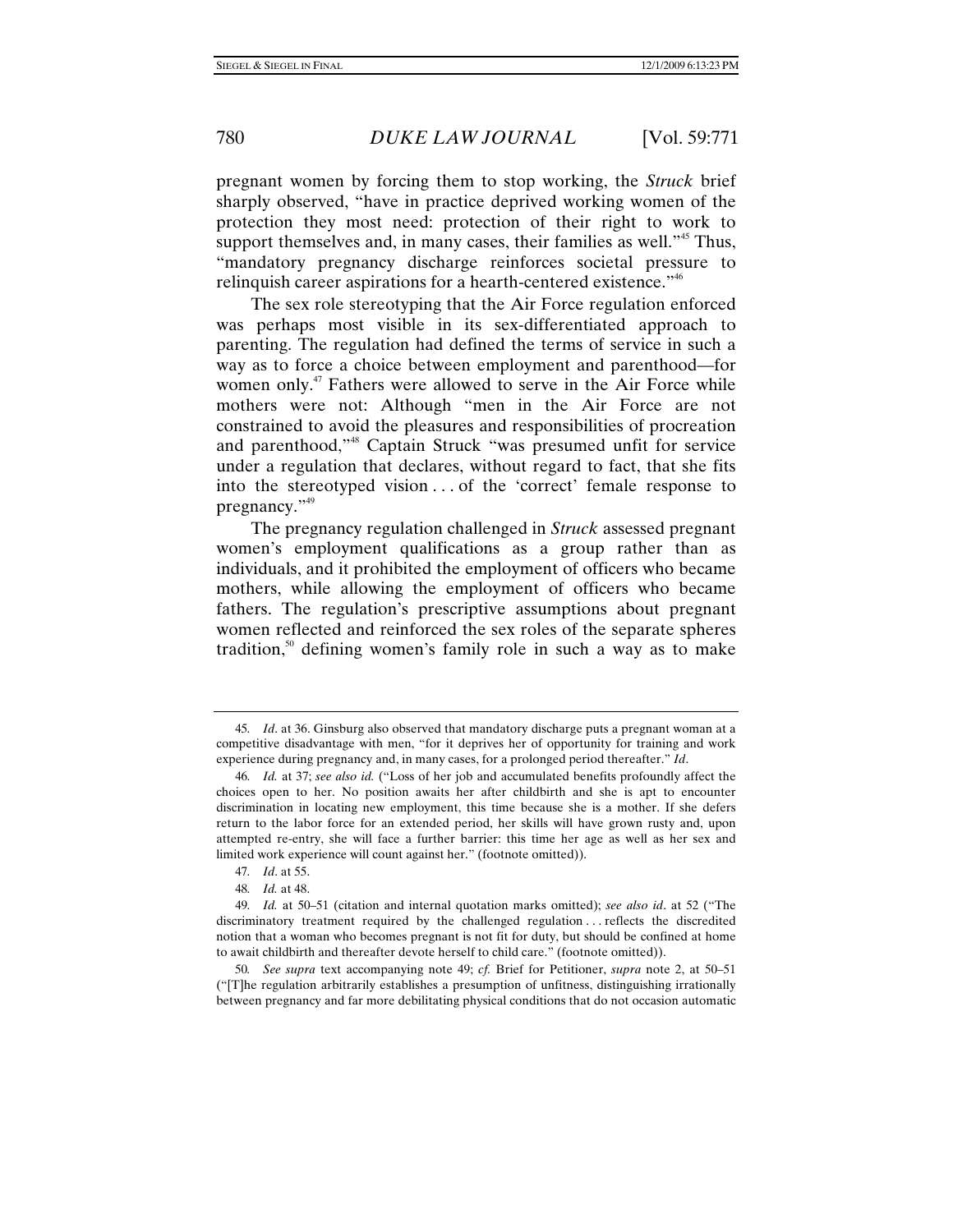women dependents and second-class participants in core activities associated with citizenship. "[P]resumably well-meaning exaltation of woman's unique role in bearing children has, in effect, denied women equal opportunity to develop their individual talents and capacities and has impelled them to accept a dependent, subordinate status in society."<sup>51</sup> Increasingly, Americans were recognizing that laws imposing this traditional role on women violate women's right to the equal protection of the laws.<sup>52</sup> "In very recent years," Ginsburg explained, "a new appreciation of women's place has been generated in the United States. Activated by feminists of both sexes, legislatures and courts have begun to recognize and respond to the subordinate position of women in our society and the second-class status our institutions historically have imposed upon them."<sup>53</sup>

Although focusing most heavily on the equal protection argument, Ginsburg lodged two additional constitutional objections to the Air Force regulation. First, she urged that the regulation violated Captain Struck's right to privacy.<sup>54</sup> Relying on *Griswold v. Connecticut*<sup>55</sup> and *Eisenstadt v. Baird*,<sup>56</sup> she argued that the regulation "substantially infringes upon her right to sexual privacy, and her autonomy in deciding 'whether to bear  $\dots$  a child.'"<sup>57</sup> In response to the Air Force's suggestion that it was aiming to encourage reproduction control, Ginsburg noted that the Air Force provided additional benefits to service members who become fathers in order

discharge, and differentiating capriciously between a female and male who surrenders a child for adoption.").

<sup>51</sup>*. Id.* at 38; *see also id*. at 38–45 (discussing, *inter alia*, Hoyt v. Florida, 368 U.S. 57 (1961); Goesaert v. Cleary, 335 U.S. 464 (1948); Muller v. Oregon, 208 U.S. 412 (1908); and Bradwell v. Illinois, 83 U.S. (16 Wall.) 130 (1873)). A similar sentence appears in her brief in *Frontiero*. *See*  Brief of ACLU as Amicus Curiae at 34–35, Frontiero v. Richardson, 411 U.S. 677 (1973) (No. 71-1694) ("[P]resumably well-meaning exaltation of woman's unique role as wife and mother has, in effect, denied women equal opportunity to develop their individual talents and capacities and has impelled them to accept a dependent, subordinate status in society."). Ginsburg "[w]orked on *Frontiero* and *Struck* simultaneously." Letter from Ruth Bader Ginsburg, Assoc. Justice, Supreme Court of the U.S., to Neil S. Siegel (Mar. 31, 2009) (on file with authors).

 <sup>52.</sup> Brief for the Petitioner, *supra* note 2, at 30–32.

<sup>53</sup>*. Id*. at 26–27 (footnote omitted).

<sup>54</sup>*. Id.* at 52 ("Imposition of this outmoded standard upon petitioner unconstitutionally encroaches upon her right to privacy in the conduct of her personal life.").

 <sup>55.</sup> Griswold v. Connecticut, 381 U.S. 479 (1965).

 <sup>56.</sup> Eisenstadt v. Baird, 405 U.S. 438 (1972).

 <sup>57.</sup> Brief for the Petitioner, *supra* note 2, at 54 (quoting *Baird*, 405 U.S. at 453).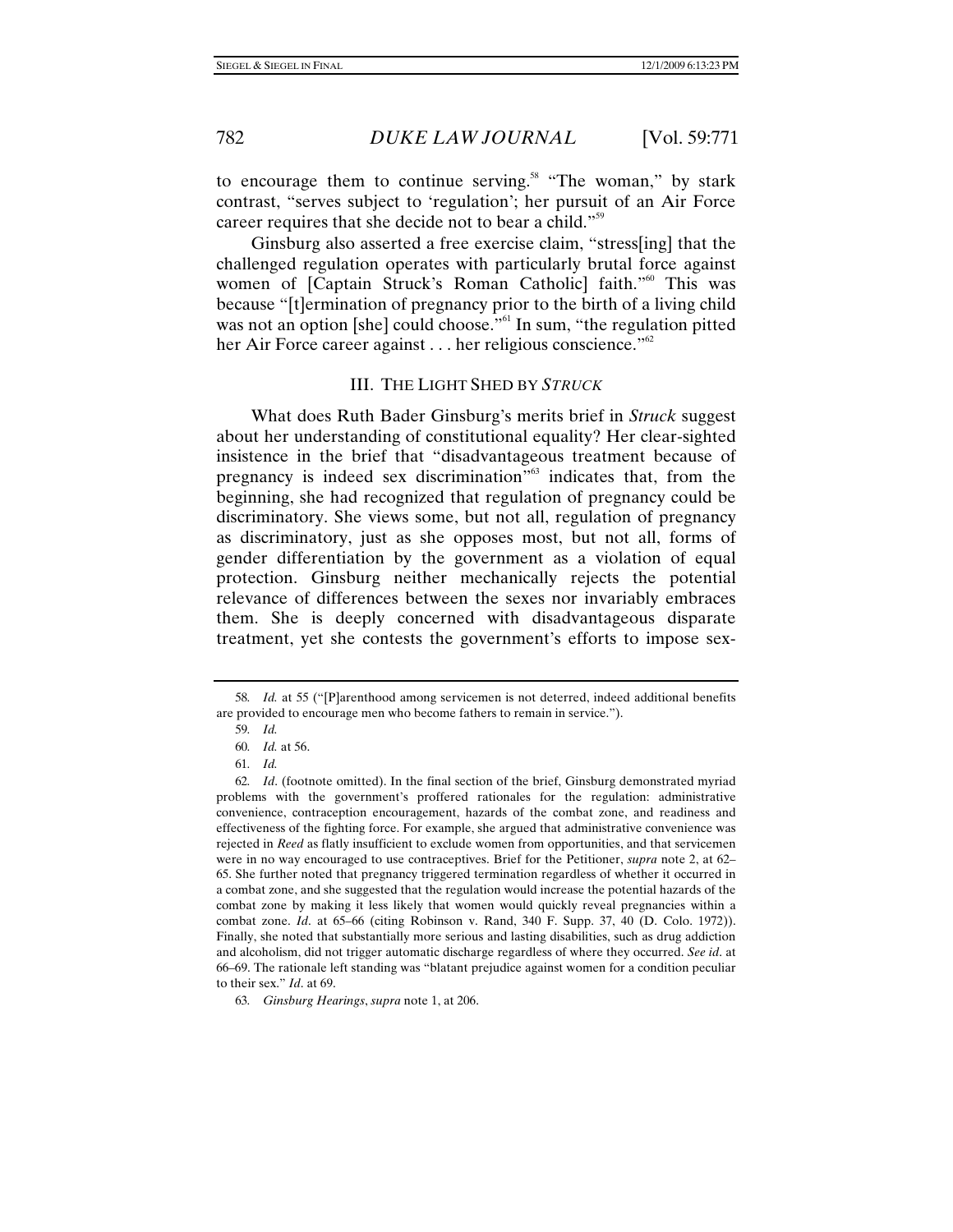role restrictions primarily because she apprehends the harms that a particular, historically entrenched system of social roles has inflicted on both sexes—especially women. At bottom, the *Struck* brief suggests, Ginsburg contests legally enforced sex-role differentiation because she views the prevailing system of sex-role differentiation as perpetuating the subordinate status of women.<sup>64</sup> Heading the list of arbitrary barriers that have plagued women seeking equal opportunity," she thus insisted, "is disadvantaged treatment based on their unique childbearing function."65 The harm is not simply the restriction imposed on one woman's opportunities, but the "disadvantaged treatment" regularly inflicted on women because of their childbearing capacity. Ginsburg was concerned with a practice harming a group.

In *Struck*, Ginsburg highlighted the forms of group disadvantage that discrimination can impose, and she repeatedly related concerns about stereotyping and subordination. For example, Ginsburg emphasized that laws enforcing traditional sex stereotypes inflict harm because they reinforce "the subordinate position of women in our society and the second-class status our institutions historically have imposed upon them."<sup>66</sup> The *Struck* brief challenged the government's discriminatory discharge primarily because the government was enforcing sex roles that reinforced the inferior social status of a historically marginalized group. $\delta$ <sup>7</sup> This antisubordination perspective would shape Ginsburg's approach to equal protection on

66*. Id.* at 27; *see also* text accompanying notes 13, 51.

 <sup>64.</sup> A wide range of scholars have discussed the antisubordination understanding of equal protection. *See* Catherine A. MacKinnon, *Difference and Dominance: On Sex Discrimination*, *in*  FEMINISM UNMODIFIED: DISCOURSES ON LIFE AND LAW 32, 38 (1987); Owen M. Fiss, *Groups and the Equal Protection Clause*, 5 PHIL. & PUB. AFF. 107, 151 (1976); Athena D. Mutua, *The Rise, Development and Future Directions of Critical Race Theory and Related Scholarship*, 84 DENV. U. L. REV. 329, 336 (2006) ("Critical Race Theory's ... stance is one of 'antisubordination.'"); Reva B. Siegel, *Equality Talk: Antisubordination and Anticlassification Values in Constitutional Struggles over* Brown, 117 HARV. L. REV. 1470, 1472–76 (2004); *see also* Jack M. Balkin & Reva B. Siegel, *The American Civil Rights Tradition: Anticlassification or Antisubordination?*, 58 U. MIAMI L. REV. 9, 10 (2003) (arguing "that the scope of the [antisubordination and aniticlassification] principles overlap, [and] that their application shifts over time in response to social contestation and social struggle"); Jill Elaine Hasday, *The Principle and Practice of Women's "Full Citizenship": A Case Study of Sex-Segregated Public Education*, 101 MICH. L. REV. 755, 769–79 (2002) (discussing different accounts of the antisubordination principle).

 <sup>65.</sup> Brief for the Petitioner, *supra* note 2, at 34.

<sup>67</sup>*. See* Siegel, *supra* note 64, at 1472–73 (defining "the antisubordination principle" as "the conviction that it is wrong for the state to engage in practices that enforce the inferior social status of historically oppressed groups").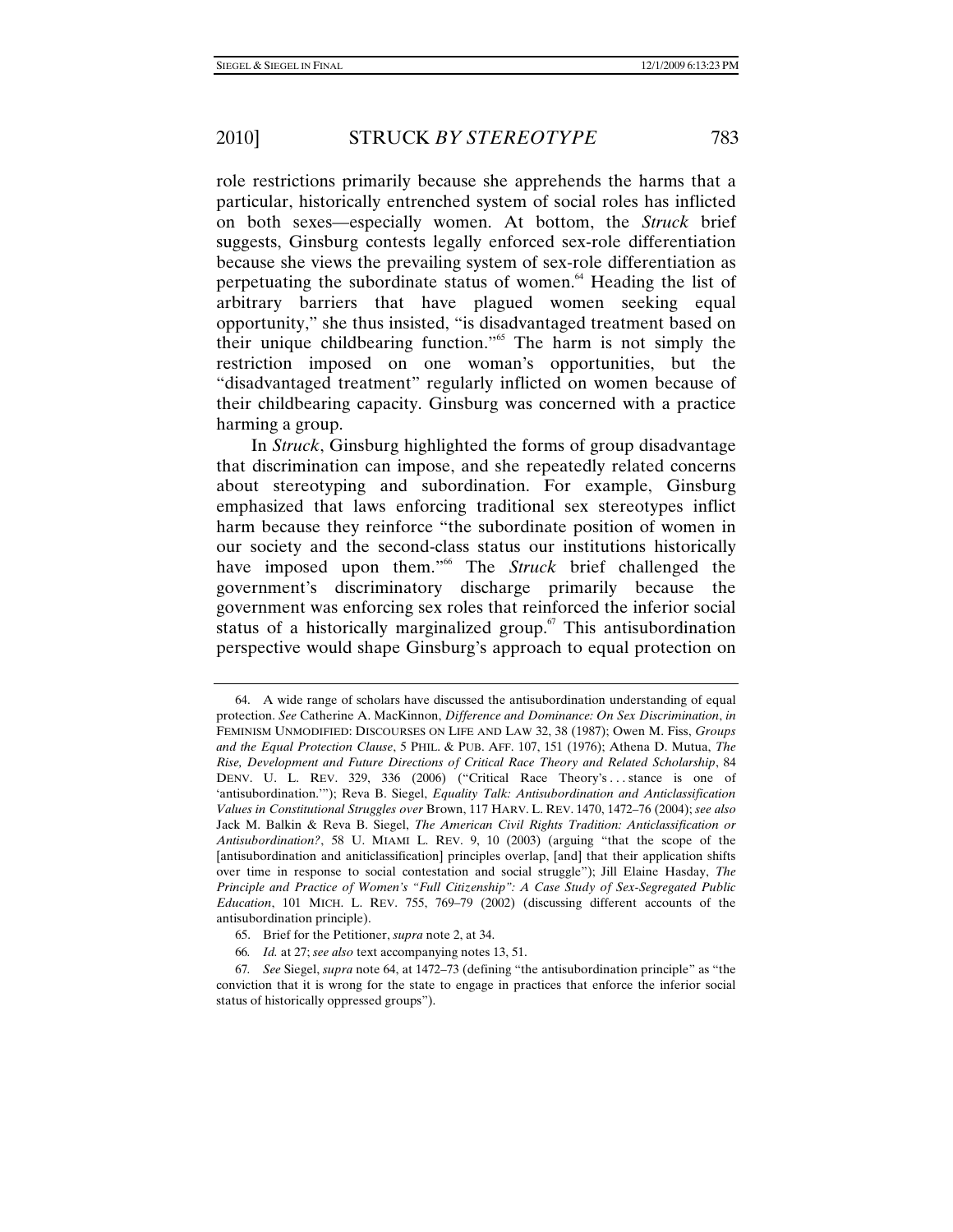the Court as well. For example, in her majority opinion in *United States v. Virginia*, she would distinguish sharply between efforts to exclude women from institutions or opportunities in American society, and efforts to include them by taking relevant differences (such as pregnancy) into account.<sup>68</sup>

More specifically, the *Struck* brief exemplifies that antisubordination values (1) define Ginsburg's understanding of what constitutional equality is, and thus guide her determination of when and how equality values are implicated; (2) identify the perspective from which this equality determination should be made; and (3) connect her constitutional commitments to both equality and liberty. This Part considers each dimension of her thinking in turn.

First, Ginsburg does not regard an antisubordination approach as an alternative to equality analysis. Rather, she regards antisubordination *as* equality—that is, as equal standing and respect. She insists that sex discrimination exists even when a regulation is purportedly based on physical differences between the sexes, or "when its impact concentrates on a portion of the protected class, for example, married women, mothers, or pregnant women."<sup>69</sup> She so

<sup>68</sup>*. VMI* offers the governing statement of the intermediate scrutiny standard and explains the intermediate scrutiny framework as vindicating antisubordination values. Writing for the Court, Justice Ginsburg explains that "'[i]nherent differences' between men and women, we have come to appreciate, remain cause for celebration, but not for denigration of the members of either sex or for artificial constraints on an individual's opportunity." United States v. Virginia (*VMI*), 518 U.S. 515, 533 (1996). "Sex classifications," she instructs, "may be used to compensate women 'for particular economic disabilities [they have] suffered,'" *id.* (quoting Califano v. Webster, 430 U.S. 313, 320 (1977) (per curiam)), "to 'promot[e] equal employment opportunity,'" *id.* (quoting Cal. Fed. Sav. & Loan Ass'n v. Guerra, 479 U.S. 272, 289 (1987)), and "to advance full development of the talent and capacities of our Nation's people," *id.* at 533–34. But, she underscores, "such classifications may not be used, as they once were, to create or perpetuate the legal, social, and economic inferiority of women." *Id.* at 534 (citing Goesaert v. Cleary, 335 U.S. 464, 467 (1948)). Justice Ginsburg brings this same antisubordination analytic to racial equality cases. *Cf.* Gratz v. Bollinger, 539 U.S. 244, 301 (2003) (Ginsburg, J., dissenting) ("The Constitution instructs all who act for the government that they may not 'deny to any person . . . the equal protection of the laws.' In implementing this equality instruction, as I see it, government decisionmakers may properly distinguish between policies of exclusion and inclusion. Actions designed to burden groups long denied full citizenship stature are not sensibly ranked with measures taken to hasten the day when entrenched discrimination and its aftereffects have been extirpated." (citations omitted)).

The same antisubordination perspective guided Ginsburg's argument in *Struck*, even when she was seeking for her client the same treatment as nonpregnant service members who were temporarily disabled or about to become a parent. The animating concern Ginsburg expressed in *Struck* and subsequently on the bench was a concern with securing equal status, and not a formalist concern with same treatment.

 <sup>69.</sup> Brief for the Petitioner, *supra* note 2, at 15.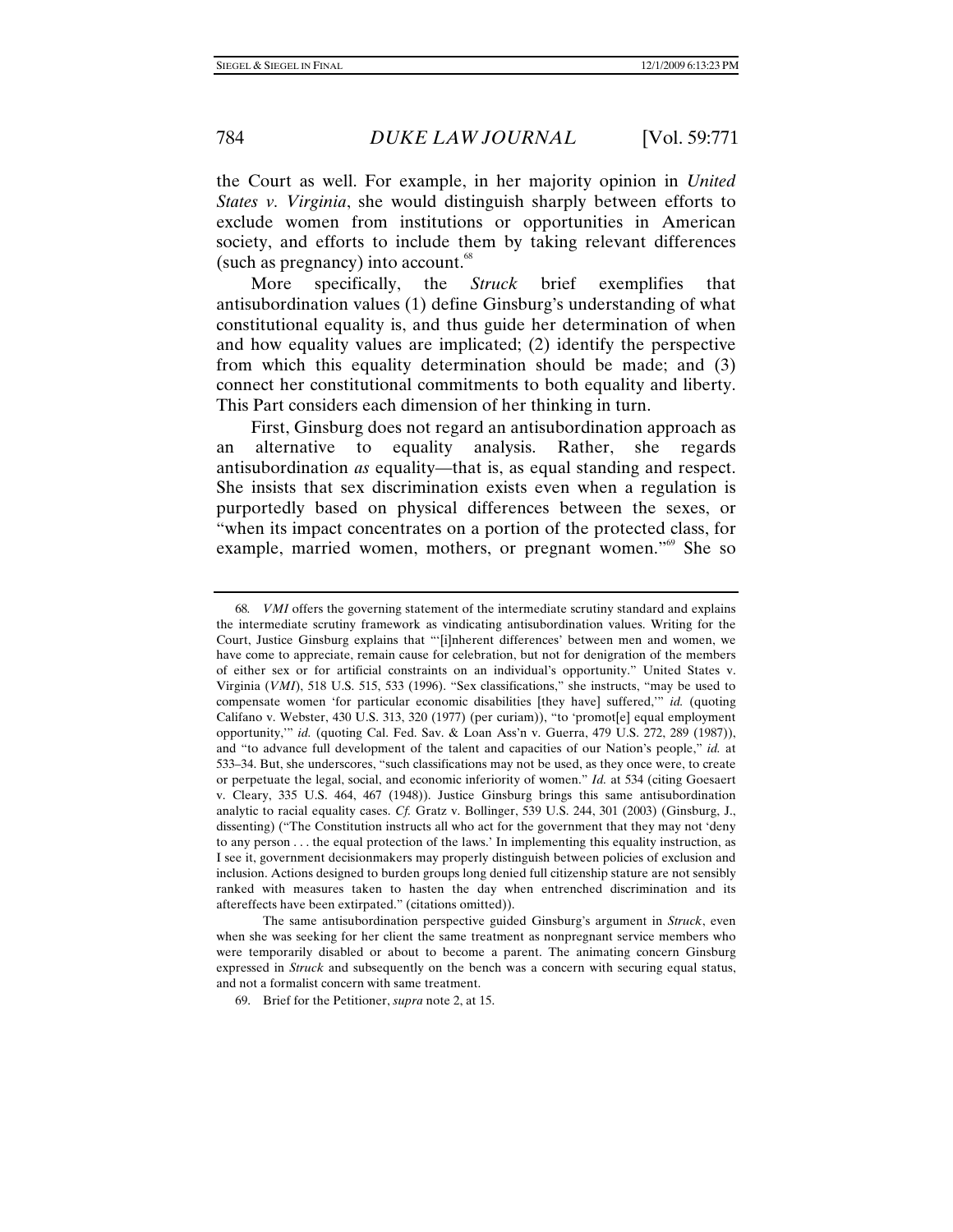insists because her perspective deems constitutionally pertinent not only the existence of a formal sex classification or intentional discrimination but also the effects and social meanings of government regulation of women. These concerns define an antisubordination understanding of equality,<sup>70</sup> which guides determination of when and how equality values are implicated. As illustrated by *Struck*, such guidance is critical in sex discrimination cases to negotiate when differentiation implicates equality. In contrast to pregnancy discrimination, Ginsburg likely did not devote her litigation efforts to opposing, for example, sex-segregated bathrooms because they do not implicate basic questions about the equal citizenship stature of women. $71$ 

Second, Ginsburg's *Struck* brief makes plain that she determines whether equality values are implicated primarily from the standpoint of members of historically excluded groups, and not principally from the perspective of members of included groups—which was the approach taken by, among others, the majority in *Plessy v. Ferguson*<sup> $n$ </sup> and *Bradwell v. Illinois*. 73 According to the district court in *Struck*,

 <sup>70.</sup> For a classic focus on the purposes, effects, and social meanings of a practice as determinative under equal protection analysis, see Charles L. Black, Jr., *The Lawfulness of the Segregation Decisions*, 69 YALE L.J. 421 (1960). Professor Black wrote: "Can a system which, in all that can be measured, has practiced the grossest inequality, actually have been 'equal' in intent, in total social meaning and impact? 'Thy speech maketh thee manifest . . .'; segregation, in all visible things, speaks only haltingly any dialect but that of inequality." *Id.* at 426.

<sup>71</sup>*. See, e.g.*, Ruth Bader Ginsburg, *The Fear of the Equal Rights Amendment*, WASH. POST, Apr. 7, 1975, at A21 ("Separate places to disrobe, sleep, perform personal bodily functions are permitted, in some situations required, by regard for individual privacy."); *cf*. *VMI*, 518 U.S. at 550 n.19 ("Admitting women to VMI would undoubtedly require alterations necessary to afford members of each sex privacy from the other sex in living arrangements, and to adjust aspects of the physical training programs. Experience shows such adjustments are manageable." (citations omitted)).

<sup>72</sup>*. Compare* Plessy v. Ferguson, 163 U.S. 537, 551 (1896) ("We consider the underlying fallacy of the plaintiff's argument to consist in the assumption that the enforced separation of the two races stamps the colored race with a badge of inferiority. If this be so, it is not by reason of anything found in the act, but solely because the colored race chooses to put that construction upon it."), *with* Barack Obama, A More Perfect Union, Address at the National Constitution Center (Mar. 18, 2008), *available at* http://my.barackobama.com/page/content/hisownwords ("[T]he path to a more perfect union means acknowledging that what ails the African-American community does not just exist in the minds of black people; that the legacy of discrimination and current incidents of discrimination, while less overt than in the past—are real and must be addressed.").

 <sup>73.</sup> Bradwell v. Illinois, 83 U.S. (16 Wall.) 130 (1872). The Court upheld the exclusion of women from the practice of law. *Id.* at 139. In a concurring opinion, Justice Bradley wrote that "[t]he paramount destiny and mission of woman are to fulfil the noble and benign offices of wife and mother. This is the law of the Creator." *Id.* at 141 (Bradley, J., concurring). "Although the method of communication between the Creator and the jurist is never disclosed," Ginsburg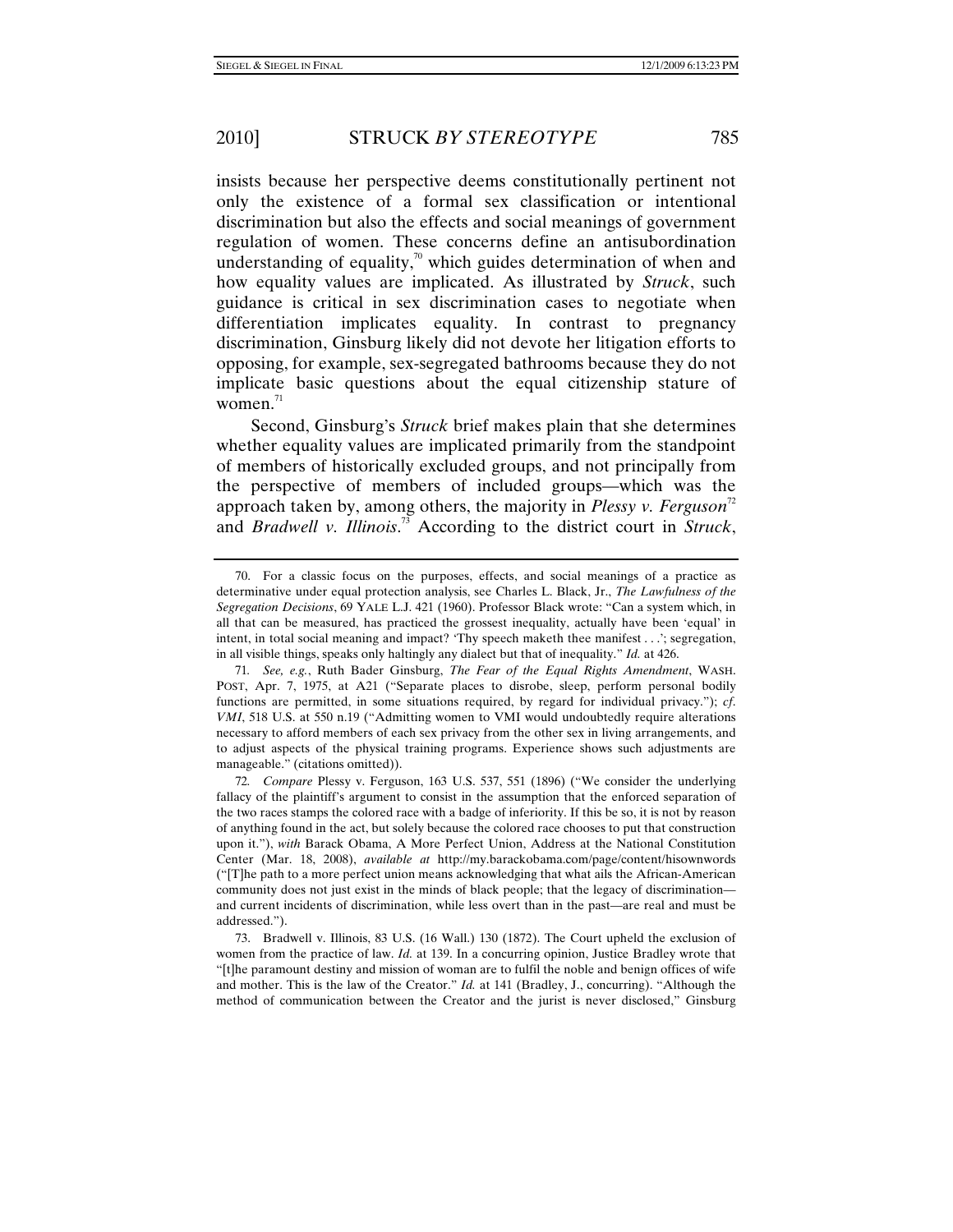"[s]omebody said that [women are a little more difficult when they are pregnant than when they are not], that there is some change in their personality, and their capabilities. It could well be that the Air Force felt that when they formulated their policy and rules  $\dots$ ."<sup>74</sup> By stark contrast, Ginsburg noted the many female doctors and nurses in obstetrics and other medical fields who work right up to the day of delivery, $\frac{75}{10}$  and she continually framed the case for the Court from Captain Struck's point of view. To reiterate, she drew from the "petitioner's experience" to substantiate her assertion that "many women are capable of working effectively during pregnancy and require only a brief period of absence immediately before and after childbirth. $17<sup>76</sup>$  She underscored the devastating impact of the Air Force regulation on the career prospects of a military woman and the lack of any justification for the regulation that did not sound most plausibly in traditional stereotypes about how women are "supposed" to respond to a pregnancy. $\frac{7}{7}$ 

Pay disparities are thus significantly different from adverse actions "such as termination, failure to promote . . . or refusal to hire," all involving fully communicated discrete acts, "easy to identify" as discriminatory. It is only when the disparity becomes apparent and sizable, *e.g*., through future raises calculated as a percentage of current salaries, that an employee in Ledbetter's situation is likely to comprehend her plight and, therefore, to complain. Her initial readiness to give her employer the benefit of the doubt should not preclude her from later challenging the then current and continuing payment of a wage depressed on account of her sex.

Ledbetter v. Goodyear Tire & Rubber Co., 127 S. Ct. 2162, 2178–79 (2007) (Ginsburg, J., dissenting) (citation omitted). Congress subsequently endorsed the perspective that Ginsburg adopted in dissent. The Lilly Ledbetter Fair Pay Act of 2009 was the first bill that President Obama signed into law. *See* Sheryl Gay Stolberg, *Obama Signs Equal-Pay Legislation*, N.Y. TIMES, Jan. 30, 2009, http://www.nytimes.com/2009/01/30/us/politics/30ledbetter-web.html.

wrote in her *Struck* brief, "'divine ordinance' has been a dominant theme in decisions justifying laws establishing sex-based classifications." Brief for the Petitioner, *supra* note 2, at 39.

 <sup>74.</sup> Brief for the Petitioner, *supra* note 2, at 35 n.29 (alteration in original) (quoting Transcript of Oral Argument at 23, Struck v. Sec'y of Defense, 460 F.2d 1372 (1971) (No. 71- 1150) (statement of William N. Goodwin, J.)).

<sup>75</sup>*. Id.* at 35 & n.29.

<sup>76</sup>*. Id.* at 35.

 <sup>77.</sup> Similarly, Justice Ginsburg viewed a recent sex discrimination case from the perspective of the victim:

The Court's insistence on immediate contest overlooks common characteristics of pay discrimination. Pay disparities often occur, as they did in Ledbetter's case, in small increments; cause to suspect that discrimination is at work develops only over time. Comparative pay information, moreover, is often hidden from the employee's view. Employers may keep under wraps the pay differentials maintained among supervisors, no less the reasons for those differentials. Small initial discrepancies may not be seen as meet for a federal case, particularly when the employee, trying to succeed in a nontraditional environment, is averse to making waves.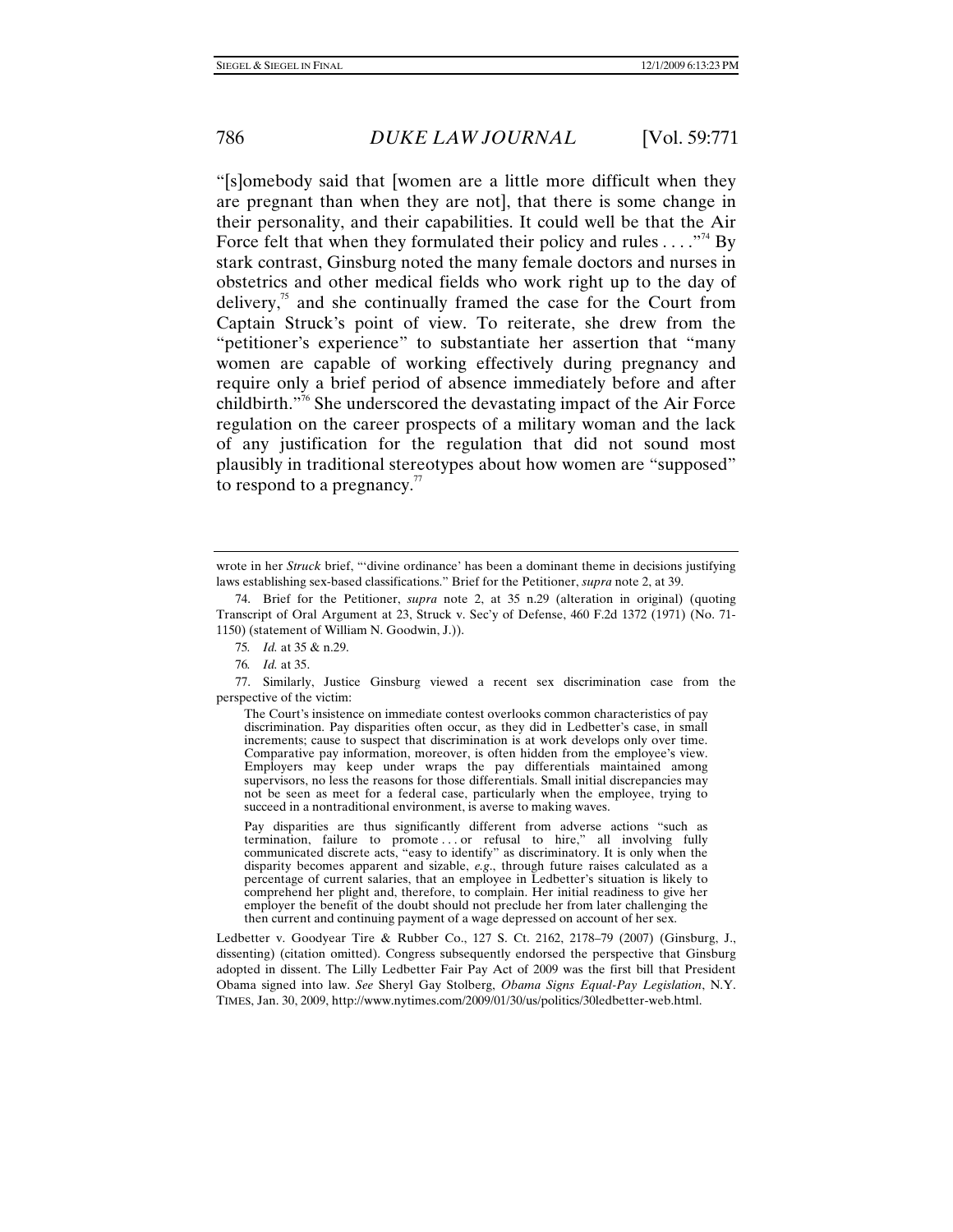Third, although Ginsburg stressed the equality dimension of discharge-for-pregnancy regulations in her *Struck* brief,<sup>78</sup> she also asserted a substantive due process claim and advanced it in a way that reveals the link between her views on constitutional equality and constitutional liberty.79 (At the time of *Roe*, feminists understood *Struck* as both an equality and a liberty case—just as they understood *Roe.*<sup>80</sup>) In making the due process argument, Ginsburg continued to speak in part in terms of "discrimination" and social subordination.<sup>81</sup> This is not because she was conceptually confused, but because she registered that laws intervening in major life decisions and enforcing status roles may simultaneously implicate both equality and liberty equal protection and due process. Restricting women's liberty may be a means to the end of communicating inequality, and discriminating against women may diminish their opportunities to fashion fulfilling lives. $82$  For Ginsburg, it seems less important to disentangle these two clusters of constitutional commitments than it is to emphasize the ways in which they are intertwined.<sup>83</sup>

<sup>78</sup>*. See Ginsburg Hearings*, *supra* note 1, at 206 ("The main emphasis was on her equality as a woman, vis-a-vis a man who was equally responsible for the conception . . . ."); *id.* ("I did think about it, first and foremost, as differential treatment of the woman, based on her sex.").

<sup>79</sup>*. See id*. at 205 ("[I]t has never in my mind been an either/or choice, never one rather than the other; it has been both."); *id.* at 206 ("At no time did I regard it as an either/or, one pocket or the other issue.").

<sup>80</sup>*. See* Goodman et al., *supra* note 34, at 35 (discussing reproductive freedom as the right to decide whether to have or not to have children without state interference, and describing *Struck* as a case about "coercion"). For an account of the feminist reproductive rights claims of the era, see, for example, Reva B. Siegel, *Sex Equality Arguments for Reproductive Rights: Their Critical Basis and Evolving Constitutional Expression*, 56 EMORY L.J. 815 (2007). "In these early briefs, liberty talk and equality talk were entangled as emanations of different constitutional clauses." *Id*. at 823.

<sup>81</sup>*. See, e.g.*, Brief for the Petitioner, *supra* note 2, at 52 ("The discriminatory treatment required by the challenged regulation . . . reflects the discredited notion that a woman who becomes pregnant is not fit for duty, but should be confined at home to await childbirth and thereafter devote herself to child care. Imposition of this outmoded standard upon petitioner unconstitutionally encroaches upon her right to privacy in the conduct of her personal life." (footnote omitted)).

<sup>82</sup>*. See* Reva B. Siegel, *Dignity and the Politics of Protection: Abortion Restrictions Under*  Casey*/*Carhart, 117 YALE L.J. 1694, 1738–45, 1763–66 (2008) (developing this insight); *id.* at 1744–45 ("Concern that restrictions on women's liberty can communicate meanings about women's social standing lies at the heart of the sex discrimination cases, especially those cases invalidating laws that deny women autonomy to make decisions about their family roles.").

 <sup>83.</sup> Justice Ginsburg has recently reemphasized the close link between constitutional equality and constitutional liberty in the area of reproductive rights. *See, e.g.*, Gonzales v. Carhart, 127 S. Ct. 1610, 1641 (2007) (Ginsburg, J., dissenting)). Her opinion in *Gonzales v. Carhart* cites equal protection sex discrimination cases as support for the abortion right. *See id.* at 1649.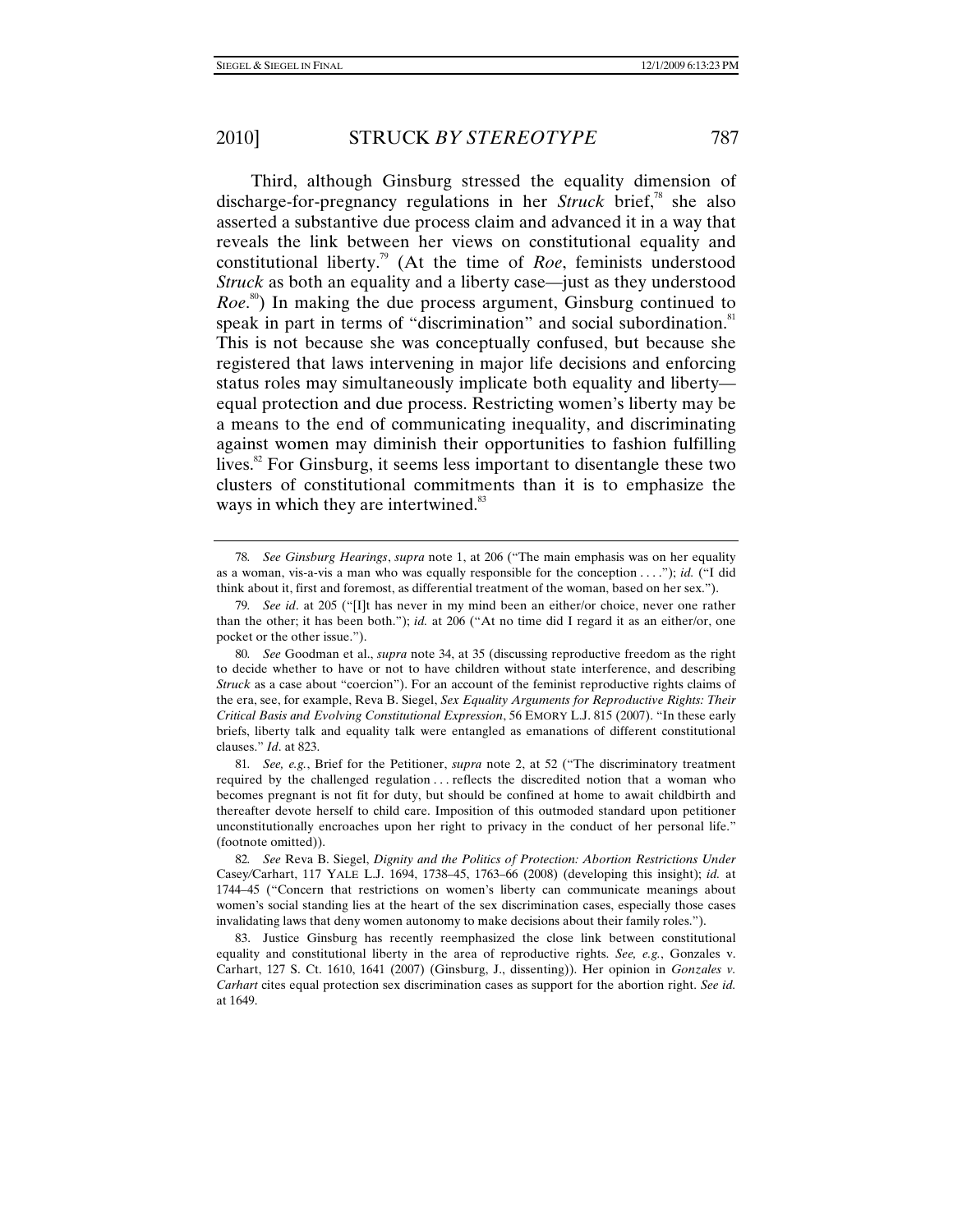Some feminists, however, have criticized Justice Ginsburg for advocating a sex-blind formal equality in sex discrimination cases; they depict her as only and overly concerned with arbitrary sex-based  $differential$  part because she championed the causes of male plaintiffs in certain such cases.<sup>85</sup> Much of this criticism occurred in an era of backlash, when an increasingly conservative Court was employing a formalist conception of classification to make equal protection law blind to problems of disparate impact and hostile to affirmative action, in sex as well as race cases.<sup>86</sup> In such an

 86. For an account of these developments in race discrimination law, see generally Fiss, *supra* note 64; Siegel, *supra* note 64, at 1535–38. One of the authors has explored the

<sup>84</sup>*. See, e.g.*, Baer, *supra* note 17, at 216, 231 ("Fourteen of the [nineteen] cases decided since *Craig* were brought by men. Lower court cases exhibit a similar pattern. The women's won-lost record is better than the men's; moreover, victories by men do not necessarily harm women and may benefit them. But so far men have been the primary beneficiaries of the new sexual equality doctrine. Ruth Bader Ginsburg has given no indication that this outcome troubles her. She continues to regard sex equality not as requiring the elimination of male supremacy, but as a problem of *discrimination*, of basing decisions on a person's sex." (footnote omitted)); David Cole, *Strategies of Difference: Litigating for Women's Rights in a Man's World*, 2 L. & INEQUALITY 33, 55 (1984) ("Ginsburg chose to litigate issues that she could frame as hurting both men and women, rather than issues, like pregnancy discrimination, where the harm fell on women alone. She sought to deny women's 'difference;' this strategy both limited her range and increased her chances for success. Ginsburg's classic argument was to insist that women were like men. She sought to show that women were similarly situated, but that society had treated them differently because of stereotypical 'old notions' and 'archaic assumptions' about sex roles. . . . Nevertheless, Ginsburg's assimilationist method could not address the entire range of women's rights issues. Assimilation is most obviously an insufficient response to issues of reproductive freedom. In this area, women are biologically different, and therefore women must be treated differently to be treated equally."). Ginsburg has herself summarized much of the criticism. *See* Ruth Bader Ginsburg & Barbara Flagg, *Some Reflections on the Feminist Legal Thought of the 1970s*, 1989 U. CHI. LEGAL F. 9, 17 ("[Feminist legal scholars] have portrayed the 1970s litigation as assimilationist in outlook, insistent on formal equality, opening doors only to comfortably situated women willing to accept men's rules and be treated like men, even a misguided effort that harmed more women than it helped.").

<sup>85</sup>*. See, e.g.*, Craig v. Boren, 429 U.S. 190 (1976) (declaring unconstitutional an Oklahoma law that allowed women to buy 3.2 percent beer at age eighteen but did not allow men to buy such beer until age twenty-one); Weinberger v. Wiesenfeld, 420 U.S. 636 (1975) (declaring unconstitutional a provision of the Social Security Act that allowed a woman whose husband died to receive benefits based on his earnings but did not allow a man whose wife died to receive benefits based on her earnings); Moritz v. Comm'r of Internal Revenue, 469 F.2d 466 (10th Cir. 1972) (declaring unconstitutional a provision of the Internal Revenue Code that denied a deduction for dependent-care expenses to a man who never married while granting the deduction to women, widowers, divorcés, and husbands in certain circumstances). *Wiesenfeld* in particular was "[a] case near and dear to my heart." Ruth Bader Ginsburg, *quoted in* AMY LEIGH CAMPBELL, RAISING THE BAR: RUTH BADER GINSBURG AND THE ACLU WOMEN'S RIGHTS PROJECT 93 (2004). This is perhaps because a man was ready, willing, and able to raise his child in a society that deemed him perverse for wanting to do what had long been deemed "women's work."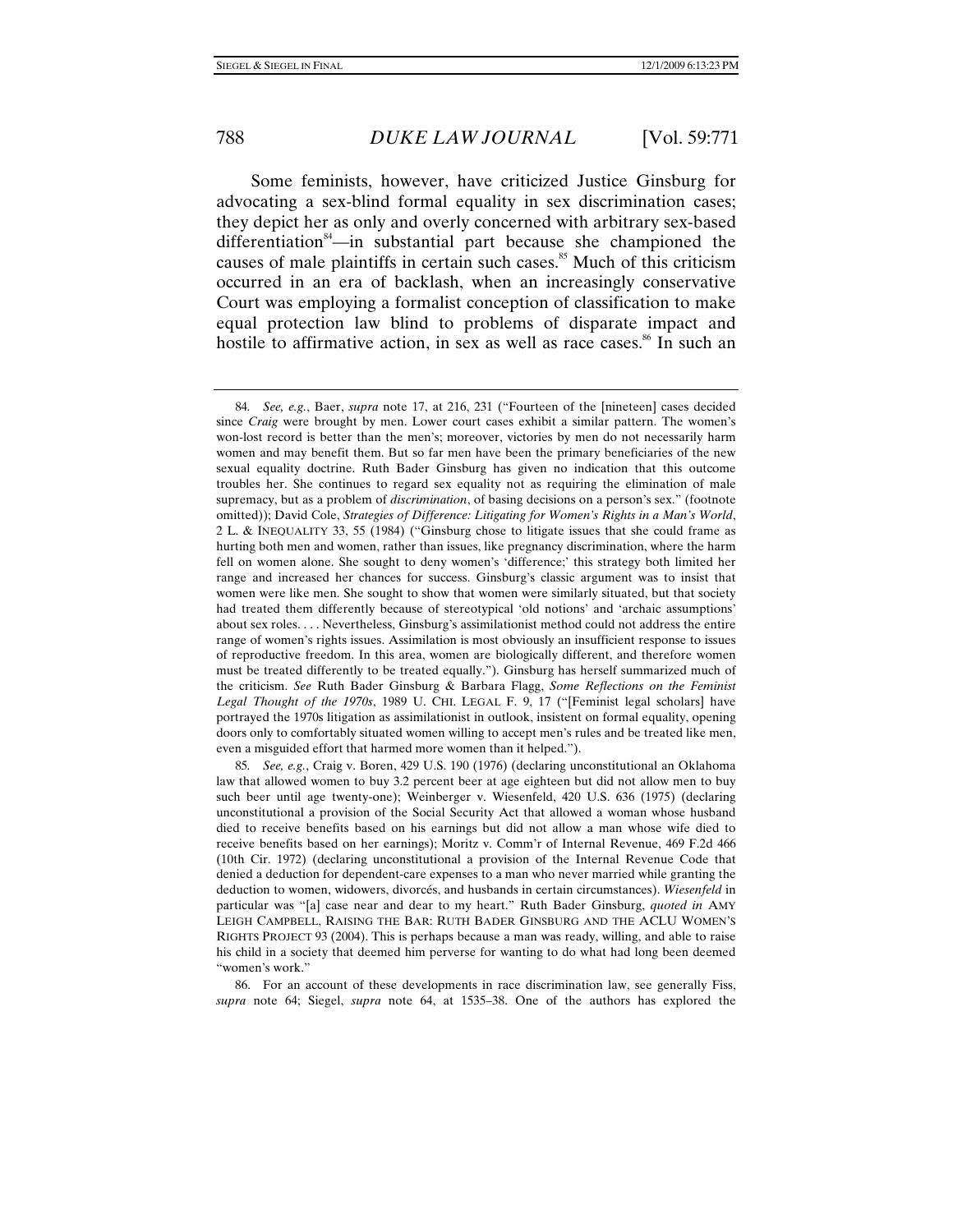era, it was possible to (mis)construe Ginsburg's selection of male sex discrimination plaintiffs as of a piece with the formalist reasoning of the Burger Court.

As the *Struck* brief shows, however, it was not. Ginsburg's selection of a *pregnant* plaintiff to advance the equal protection claims of women demonstrates that she was no formalist. In *Struck* itself, Ginsburg explained that she was challenging laws that enforce traditional sex-role stereotypes because such laws lead to the subordination of women: "presumably well-meaning exaltation of woman's unique role in bearing children has, in effect, denied women equal opportunity to develop their individual talents and capacities and has impelled them to accept a dependent, subordinate status in society."<sup>87</sup> Captain Struck "was presumed unfit for service under a regulation that declares, without regard to fact, that she fits into the stereotyped vision ... of the 'correct' female response to pregnancy."88 Ginsburg's message was clear: sex-role stereotypes of the separate spheres tradition subordinate women by denying them an equal chance to make their own meaning of their lives.

In an important forthcoming article, Cary Franklin has reconstructed the social theory on which Ginsburg's early litigation strategy was premised.<sup>89</sup> As Franklin shows, Ginsburg understood that the stereotypes contested by the male plaintiffs she represented were part of a dyadic system of gender roles that defined men as breadwinners and women as dependent caregivers in ways that subordinated women.<sup>90</sup> Ginsburg's antistereotyping approach was not

implications in sex discrimination law. *See* Reva B. Siegel, *"The Rule of Love": Wife Beating as Prerogative and Privacy*, 105 YALE L.J. 2117, 2188–95 (1996) (showing how the Court's rejection of disparate impact claims in *Washington v. Davis*, 426 U.S. 229 (1976), and *Personnel Administrator v. Feeney*, 442 U.S. 256 (1979), shielded from equal protection scrutiny "facially neutral" practices (such as domestic violence policies) that have long played a role in subordinating women).

 <sup>87.</sup> Brief for the Petitioner, *supra* note 2, at 38; *see also id.* at 38–45 (discussing, *inter alia*, Hoyt v. Florida, 368 U.S. 57 (1961); Goesaert v. Cleary, 335 U.S. 464 (1948); Muller v. Oregon, 208 U.S. 412 (1908); and Bradwell v. Illinois, 83 U.S. (16 Wall.) 130 (1873)).

<sup>88</sup>*. Id.* at 50–51 (citation and internal quotation marks omitted).

 <sup>89.</sup> Cary Franklin, *The Anti-Stereotyping Principle in Constitutional Sex Discrimination*  Law, 85 N.Y.U. L. REV. (forthcoming April 2010) (manuscript on file with the *Duke Law Journal*).

<sup>90</sup>*. See id*. at 3–4. Franklin explains that "Ginsburg derived the anti-stereotyping principle in part from . . . the law and politics of Sweden, which began in the early 1960s to wage an ambitious, decades-long campaign against sex-role enforcement." *Id*. at 4. Specifically, the Swedish anti-stereotyping ideals that would powerfully impact Professor Ginsburg went far beyond insisting on formal equality between the sexes. "Proponents of *jämställdhet*," as this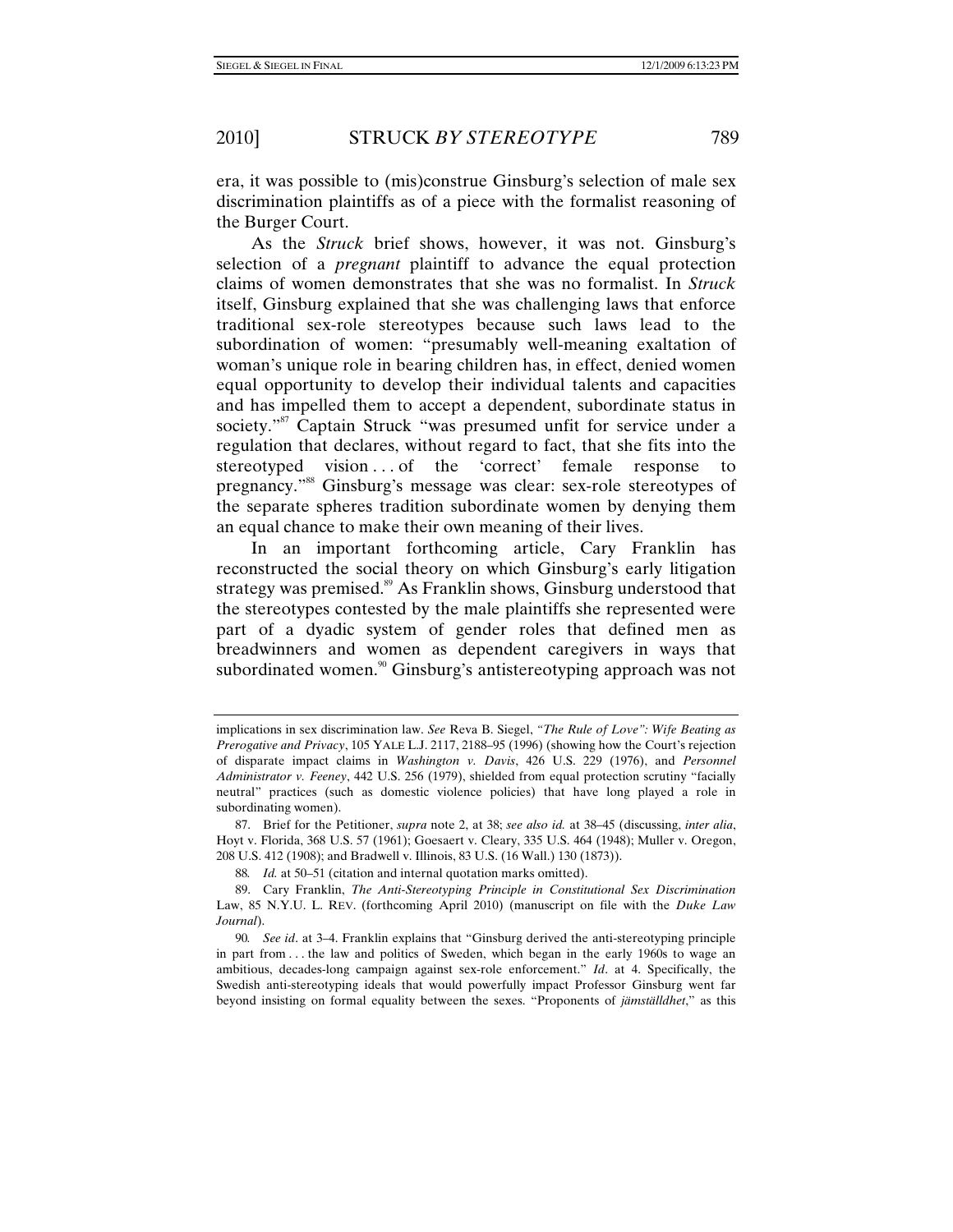simply hostile to sex classification or sex differentiation; she opposed traditional sex stereotypes insofar as they were part of a system of social roles and understandings that anchored women's inequality.

Ginsburg's effort to defend a pregnant member of the Air Force is of a piece with her interest in bringing cases on behalf of caregiving men. Neither reflects a formal view of equality. Instead, Ginsburg challenged laws enforcing traditional sex stereotypes because she understood them as part of a larger set of social arrangements that ultimately subordinated women.

Ginsburg's articulation of an antisubordination perspective in *Struck* is even more remarkable when the brief is situated in historical context. Today, antisubordination arguments tend to be associated with Owen Fiss's 1976 expression of antisubordination themes in *Groups and the Equal Protection Clause*<sup>91</sup> and Catherine MacKinnon's 1979 use of an antisubordination analytic in *Sexual Harassment of Working Women*. 92 The *Struck* brief evidences Ginsburg speaking in an antisubordination register in 1972, carrying into the sex equality context concerns about status inequality expressed in debates over *Brown v. Board of Education*.<sup>93</sup> One cannot help but be struck (so to speak) by the timing of this brief. Although Ginsburg was by no means the only legal feminist at the time to conceive sex equality from an antisubordination perspective, she did play an early and leading role in showing how concerns about social

Swedish theory of gender equality was known, "believed sex classifications were often necessary in order to break down traditional conceptions of men and women's roles; their aim was not to eliminate formal sex classifications but to liberate both sexes from prescriptive sex stereotypes." *Id.* at 17. According to Franklin, it was for this reason, and not because of strategic considerations or a commitment to formal equality, that Professor Ginsburg sought out male plaintiffs in several of the cases that she litigated. For citations to some of these cases, see *supra*  note 85.

 <sup>91.</sup> Fiss, *supra* note 64, at 157 (proposing to substitute for the equal treatment principle a group-disadvantaging principle premised on a theory of "status-harm" that would inquire whether a challenged practice would "impair or threaten or aggravate the status or position of the group").

 <sup>92.</sup> CATHERINE A. MACKINNON, SEXUAL HARASSMENT OF WORKING WOMEN: A CASE OF SEX DISCRIMINATION 117 (1979) (proposing that courts determining whether a practice discriminates on the basis of sex inquire "whether the policy or practice in question integrally contributes to the maintenance of an underclass or deprived position because of gender status"); *see also supra* note 64 (citing scholarship on antisubordination).

 <sup>93.</sup> Brown v. Bd. of Educ., 347 U.S. 483 (1954). For discussions of debates about the meaning of *Brown*, see Christopher W. Schmidt, Brown *and the Colorblind Constitution*, 94 CORNELL L. REV. 203, 231–37 (2008); Neil S. Siegel, *Race-Conscious Student Assignment Plans: Balkanization, Integration, and Individualized Consideration*, 56 DUKE L.J. 781, 830–33, 841–43 (2006); Siegel, *supra* note 64, at 1532–44.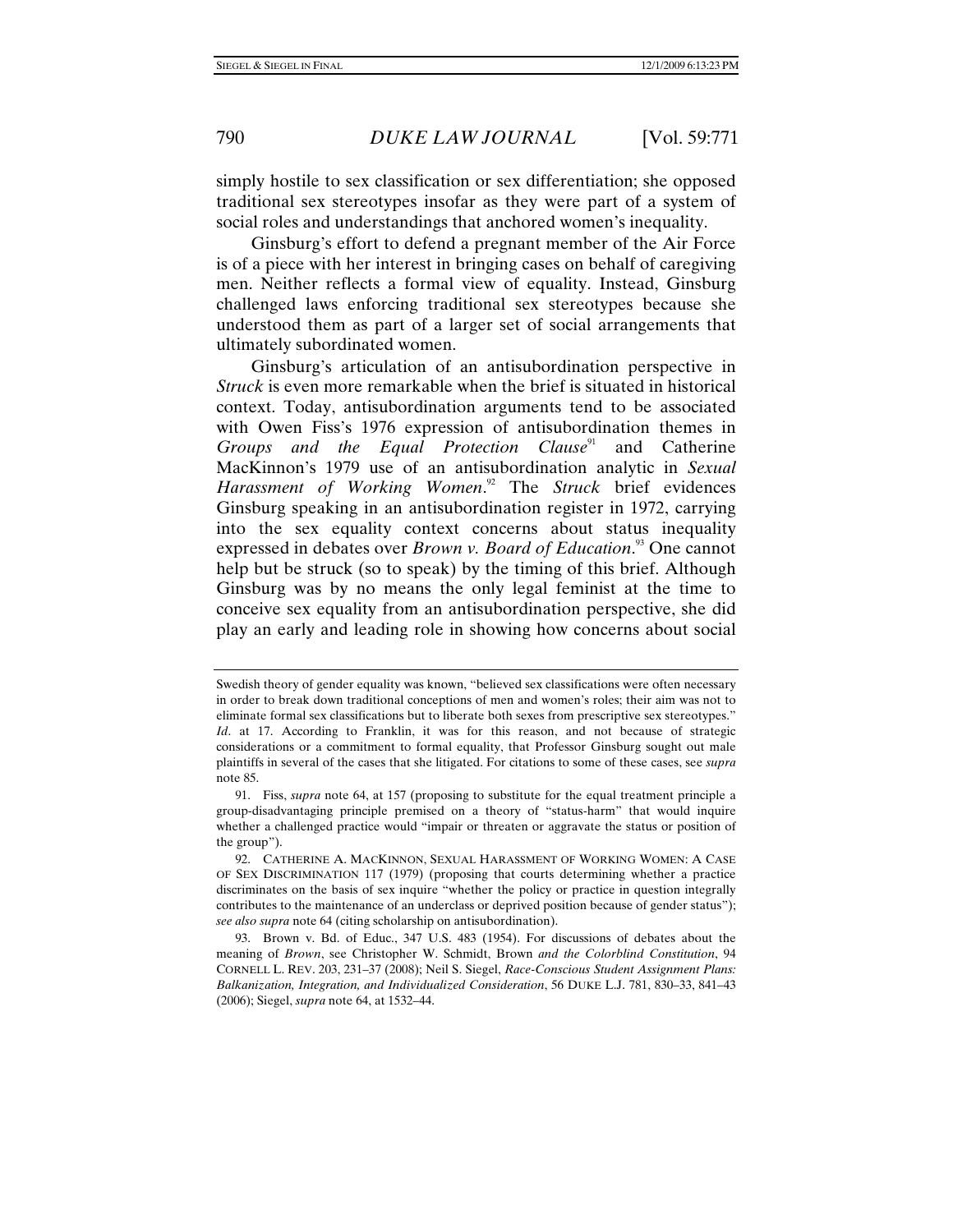subordination illuminate the problem of sex discrimination. Her prescience has not been sufficiently recognized.

The timing of Ginsburg's *Struck* brief is noteworthy for another reason. Ginsburg persuasively urged the Court to view pregnancy discrimination as a form of sex discrimination, and sex discrimination as inextricably intertwined with women's autonomy to decide whether to bear children, at a time when the entire landscape of modern sex discrimination law and substantive due process law had yet to be worked out. Ginsburg and the women's movement talked about pregnancy discrimination in a way that ties together pregnancy discrimination and women's equality, and women's equality and reproductive freedom, $4$  before the Court split them apart in cases such as *Roe v. Wade*, *Frontiero v. Richardson*, and *Geduldig v. Aiello*. The Court made some fateful choices in those cases: to focus its sex equality jurisprudence on cases other than pregnancy, and so to develop its sex equality jurisprudence in isolation from its abortion jurisprudence.<sup>95</sup> It is only by apprehending where the law was and where it was about to go when *Struck* was litigated that one can fully appreciate the momentousness, the audacity, and the profundity of this brief—as well as the implications of its erasure. In 1976, the Court embraced the intermediate scrutiny standard for sex discrimination claims in a case involving men who sought to purchase 3.2 percent beer.<sup>96</sup> How would our understanding of sex discrimination and substantive due process law differ had the Court recognized the equal protection claim of a pregnant service woman who challenged the government's requirement that she have an abortion or lose her position in the military?

## IV. BACK TO THE FUTURE

This Essay has not come close to recovering all of the virtues of Ruth Bader Ginsburg's merits brief in *Struck v. Secretary of Defense*. Nor has it identified all of the interesting questions and ironies that it

<sup>94</sup>*. See* LINDA GREENHOUSE & REVA SIEGEL, ON THE ROAD TO ROE V. WADE*:* HOW AMERICANS TALKED ABOUT ABORTION IN THE YEARS BEFORE THE SUPREME COURT'S LANDMARK RULING *(*forthcoming 2010) (reproducing feminist arguments for abortion rights from 1969–73 that invoke both privacy and equality and analyze the regulation of abortion as part of the regulation of motherhood).

 <sup>95.</sup> For a discussion of these two points, see *infra* Part IV.

<sup>96</sup>*. See* Craig v. Boren, 429 U.S. 190, 197 (1976).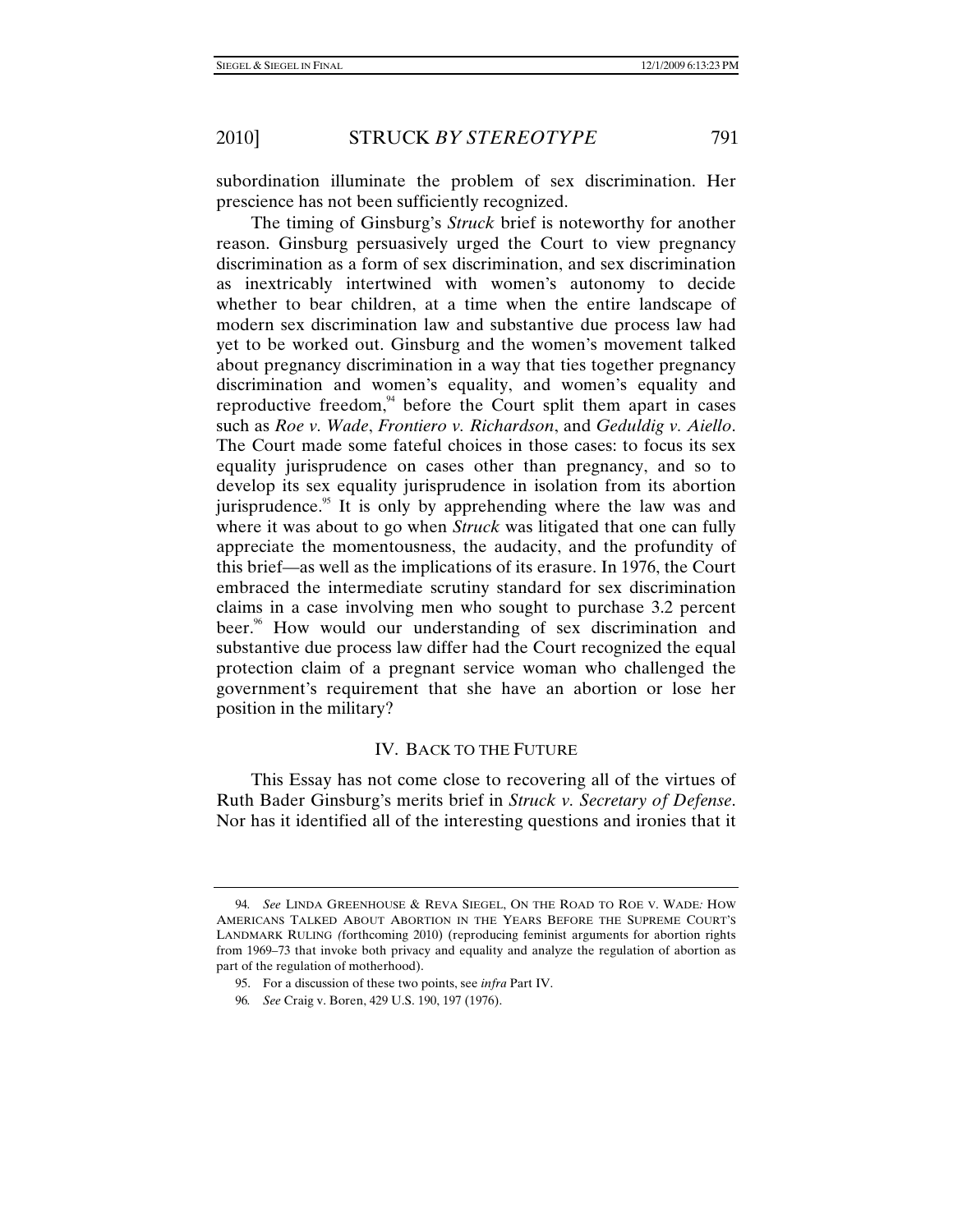implicates. $\frac{97}{1}$  The brief is a veritable treasure trove of accurate predictions, subtle insights, and effective advocacy. Among other things, it mentions the possibility of intermediate scrutiny for sex classifications,<sup>98</sup> leaves the door open for "compensatory treatment" of women "in special situations,"99 underscores the men who have adopted Ginsburg's position, $100$  gently gestures in the direction of the link between sex discrimination and burdensome regulations of abortion,<sup>101</sup> and emphasizes themes of sexual intimacy and privacy, $102$ which decades later would find expression in the Court's dawning recognition of the equal citizenship stature of homosexuals. $103$ Throughout the brief, Ginsburg's distinct and powerful voice is present. For legal academics who care about the development of Justice Ginsburg's views on sex discrimination, the brief is essential reading.

Most significantly, however, the brief deserves a wide readership because of what it instructs about the present. It may soon be time to reimagine what is possible in this corner of constitutional law. In 1972, Professor Ginsburg made a compelling argument that pregnancy discrimination is sex discrimination because of the social understandings about women it reflects and the profound limitations on their lives it enforces. Although the Court eventually accepted

 <sup>97.</sup> Particularly in light of how cultural battle lines have been drawn in the twenty-first century, it is illuminating to see Justice Ginsburg's voice deployed in the service of both the equal citizenship stature of women and one particular woman's religiously based opposition to procuring an abortion. From the vantage point of the present, it may be ironic that Ginsburg's views on sex discrimination and abortion first developed in this setting. But it serves as an instructive reminder that Americans today agree about more than they often realize.

 <sup>98.</sup> Brief for the Petitioner, *supra* note 2, at 26 ("In addition to the two commonly differentiated review standards, some of the decisions of this Court suggest an intermediate standard.").

<sup>99</sup>*. Id*. at 29 n.24 ("It is not urged here that extensive compensatory treatment is needed to redress past discrimination against women. [A Second Circuit decision], however, indicates that in special situations compensatory treatment may be appropriate." (referencing Gruenwald v. Gardner, 390 F.2d 591 (2d Cir. 1968)).

<sup>100</sup>*. See, e.g*., *id*. at 46 ("In 1971, two legal scholars—both of them male—examined the record of the judiciary in sex discrimination cases; they concluded that the performance of American judges in this area 'can be succinctly described as ranging from poor to abominable.'").

 <sup>101.</sup> Brief for the Petitioner, *supra* note 2, at 54 n.55 ("*Griswold* alone, or in conjunction with *Baird*, has been cited in numerous lower court decisions holding that women have a right to determine for themselves, free from unwarranted governmental intrusion, whether or not to bear children." (citing Roe v. Wade, 314 F. Supp. 1217 (N.D. Tex. 1970))).

<sup>102</sup>*. See, e.g.*, *supra* note 57 and accompanying text.

<sup>103</sup>*. See* Lawrence v. Texas, 539 U.S. 558 (2003); Romer v. Evans, 517 U.S. 620 (1996).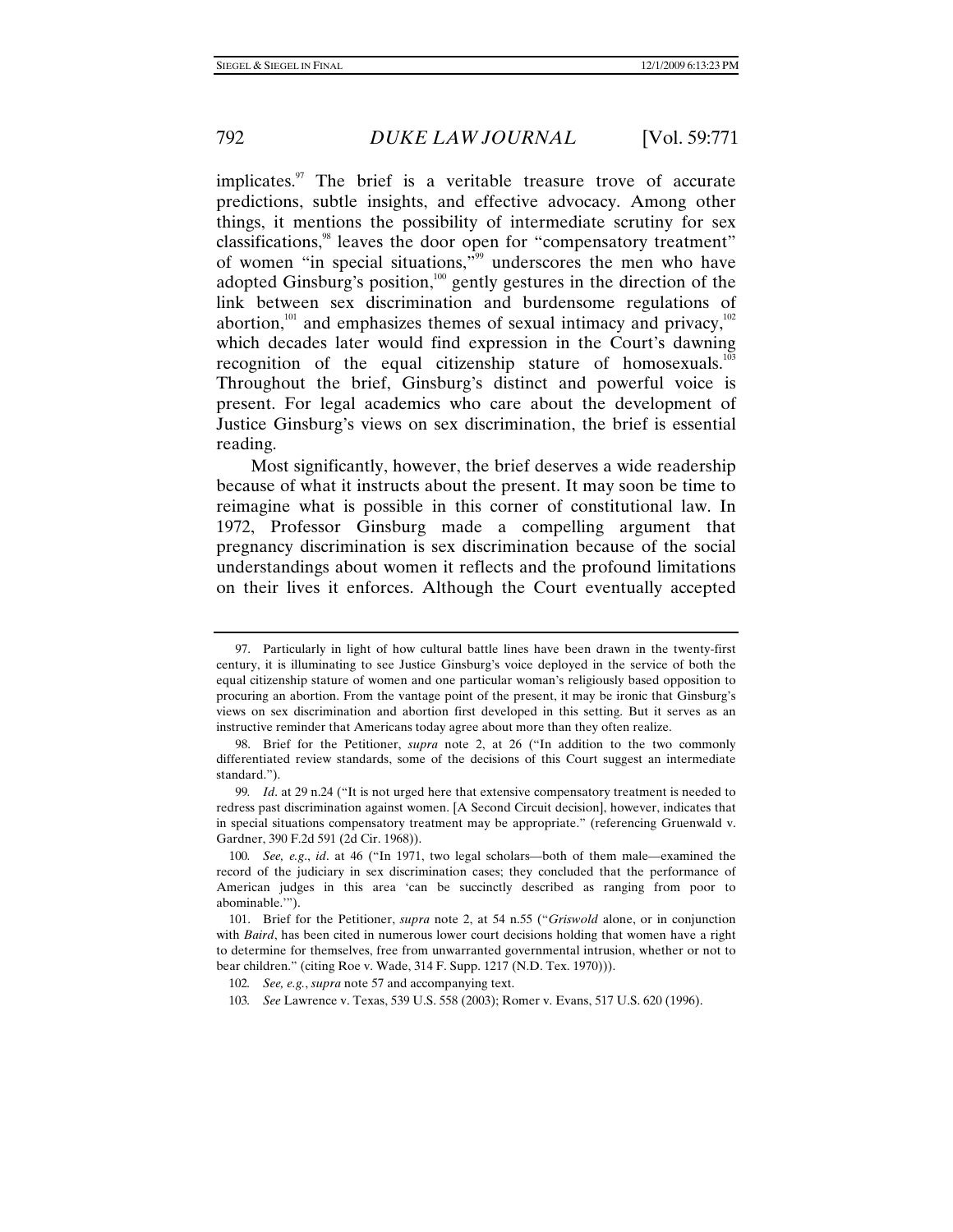much of her general vision of sex equality, it was slow to recognize discrimination against pregnant women as a paradigmatic form of sex discrimination. In 1974, the Court in *Geduldig* acknowledged that discrimination against pregnant women might be animated by invidious judgments about women, but found exclusion of pregnancy benefits from otherwise comprehensive disability insurance to be a rational method of saving taxpayer monies.<sup>104</sup> The Court did, however, yield to the instruction of Congress that discrimination against pregnant women can violate federal employment discrimination law, and began to enforce the Pregnancy Discrimination Amendment (PDA) (1978) to Title VII of the 1964 Civil Rights Act.<sup>105</sup> After three decades of PDA litigation, Americans are more receptive to the claim that discrimination against pregnant women is sex discrimination, and they have come to view it as a claim of fundamental—even constitutional—magnitude.106 With these

*Id.* at 496 n.20 (emphasis added). This much quoted passage from *Geduldig* is often read as denying that pregnancy discrimination is sex discrimination. In fact, the passage in question reasons that pregnancy discrimination is not always sex discriminatory or invidious, but sometimes may be. As shown in this Part, in the years since its decision in *Geduldig*, the Court has come to recognize that gender bias in the regulation of pregnancy is more prevalent than perhaps it first believed.

 105. Robert C. Post & Reva B. Siegel, *Legislative Constitutionalism and Section Five Power: Policentric Interpretation of the Family and Medical Leave Act*, 112 YALE L.J. 1943, 2042 n.309 (2003).

 106. Consider, for example, the likely political prospects of an attempt to repeal the PDA, which responded to *Geduldig* and *Gilbert*. *Gilbert* followed *Geduldig*'s reasoning and held that a disability benefit plan excluding disabilities related to pregnancy was not sex-based discrimination within the meaning of Title VII of the Civil Rights Act of 1964. Gen. Elec. Co. v. Gilbert, 429 U.S. 125, 136 (1976). For a discussion of the PDA's role in shaping popular and judicial understandings of sex discrimination, see Reva B. Siegel, *"You've Come a Long Way, Baby": Rehnquist's New Approach to Pregnancy Discrimination in* Hibbs, 58 STAN. L. REV. 1871, 1897–98 (2006).

 The Court recently discussed this case law and Congress's responses to it in *AT&T Corp. v. Hulteen*, 129 S. Ct. 1962 (2009). There, the Court held that an employer does not necessarily violate the PDA when it pays pension benefits based in part on an accrual rule, *applied only prior to the PDA's enactment*, that gave less retirement credit for pregnancy leave than for medical leave generally. *Id.* at 1966. Only Justice Breyer joined Justice Ginsburg's passionate dissent, in which she described *Gilbert* as wrong—indeed, "astonishing,"

 <sup>104.</sup> *See* Geduldig v. Aiello, 417 U.S. 484, 496 (1974). The *Gedulgig* decision reasoned:

While it is true that only women can become pregnant it does not follow that every legislative classification concerning pregnancy is a sex-based classification like those considered in [*Reed* and *Frontiero*]. Normal pregnancy is an objectively identifiable physical condition with unique characteristics. *Absent a showing that distinctions involving pregnancy are mere pretexts designed to effect an invidious discrimination against the members of one sex or the other*, lawmakers are constitutionally free to include or exclude pregnancy from the coverage of legislation such as this on any reasonable basis, just as with respect to any other physical condition.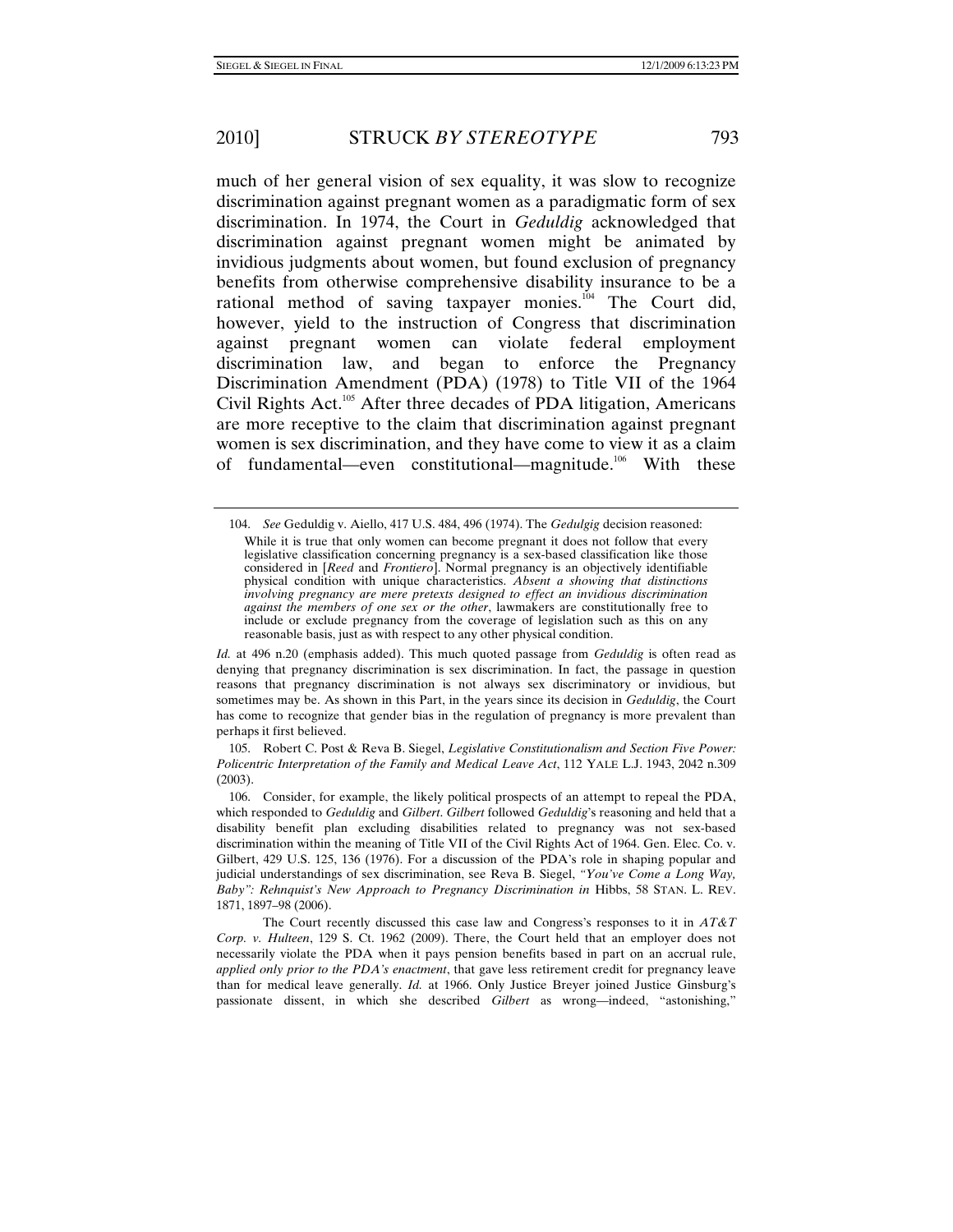changes, the Court has begun to move closer to Ginsburg's understanding of sex discrimination without wholeheartedly embracing her point of view.<sup>107</sup>

For example, it was Chief Justice Rehnquist—Rehnquist!—who wrote the majority opinion in *Nevada Department of Human Resources v. Hibbs*. <sup>108</sup> *Hibbs* upheld the leave provision of the Family and Medical Leave Act of 1993  $(FMLA)^{109}$  as a valid exercise of Congress's power under Section 5 of the Fourteenth Amendment to combat unconstitutional sex discrimination.110 Remarkably, the *Hibbs* Court expressly registered the sometimes deep divide between formal equality and substantive equality: in an America in which women are still required to serve as the principal caregivers in their families,

 107. For a discussion of these developments from the perspective of legal doctrine, see Neil S. Siegel & Reva B. Siegel, *Pregnancy and Sex Role Stereotyping, from* Struck *to* Carhart, 70 OHIO ST. L.J. (forthcoming November 2009) (symposium essay honoring the jurisprudence of Justice Ruth Bader Ginsburg).

 108. Nev. Dep't of Human Res. v. Hibbs, 538 U.S. 721 (2003). Commentators have noted the magnitude of Chief Justice Rehnquist's shift in position from his early days on the Court to *VMI*, *see* United States v. Virginia (*VMI*), 518 U.S. 515, 558–66 (1996) (Rehnquist, C.J., concurring in the judgment), and then to *Hibbs*. *See, e.g.*, Linda Greenhouse, *Introduction: Learning to Listen to Ruth Bader Ginsburg*, N.Y. CITY L. REV. 213, 218–19 (2004); Deborah Jones Merritt & David M. Lieberman, *Ruth Bader Ginsburg's Jurisprudence of Opportunity and Equality*, 104 COLUM. L. REV. 39, 47 (2004); Siegel, *supra* note 106, at 1871–98. The evolution of the late Chief Justice's views on sex discrimination is as striking as the development of his relationship with Justice Ginsburg is endearing. During the year one of the authors spent in her chambers, she often expressed her devotion to him by calling him "the Chief" or "my Chief." *See, e.g.*, Ruth Bader Ginsburg, *Constitutional Adjudication in the United States as a Means of Advancing the Equal Stature of Men and Women Under the Law*, 26 HOFSTRA L. REV. 263, 267– 70 (1997) (discussing, *inter alia*, the change in Chief Justice Rehnquist's views on sex discrimination and referring to him as "my now Chief").

<sup>&</sup>quot;egregious[]," and "aberrational"—the day it was decided. *Id*. at 1977, 1979 (Ginsburg, J., dissenting). All of the other Justices allowed AT&T to perpetuate pay differentials in the post-PDA period that were attributable to pregnancy discrimination that occurred in the pre-PDA period.

But if seven Justices allowed AT&T to perpetuate pay differentials attributable to pre-PDA discrimination, none of them said anything in defense of *Geduldig* and *Gilbert*'s reasoning. In essence, the majority reasoned that the employer's discrimination was reasonable when it occurred, even if it was no longer an acceptable way to treat women. Ginsburg's characterization of *Gilbert* provoked no defense of the decision from any other Justice. This is in stark contrast to what commonly occurs when individual Justices speak their minds forcefully in controversial areas of law. (Consider, for instance, Justice Scalia's response to Justice Stevens regarding the constitutionality of the death penalty in *Baze v. Rees*, 128 S. Ct. 1520 (2008).) Both the narrow holding and the loud silences in *Hulteen* suggest little enthusiasm on the early Roberts Court for defending the view of the relation between pregnancy discrimination and sex discrimination espoused in *Geduldig* and *Gilbert*.

 <sup>109. 29</sup> U.S.C. § 2612(a)(1)(c) (2006).

<sup>110</sup>*. Hibbs*, 538 U.S. at 740.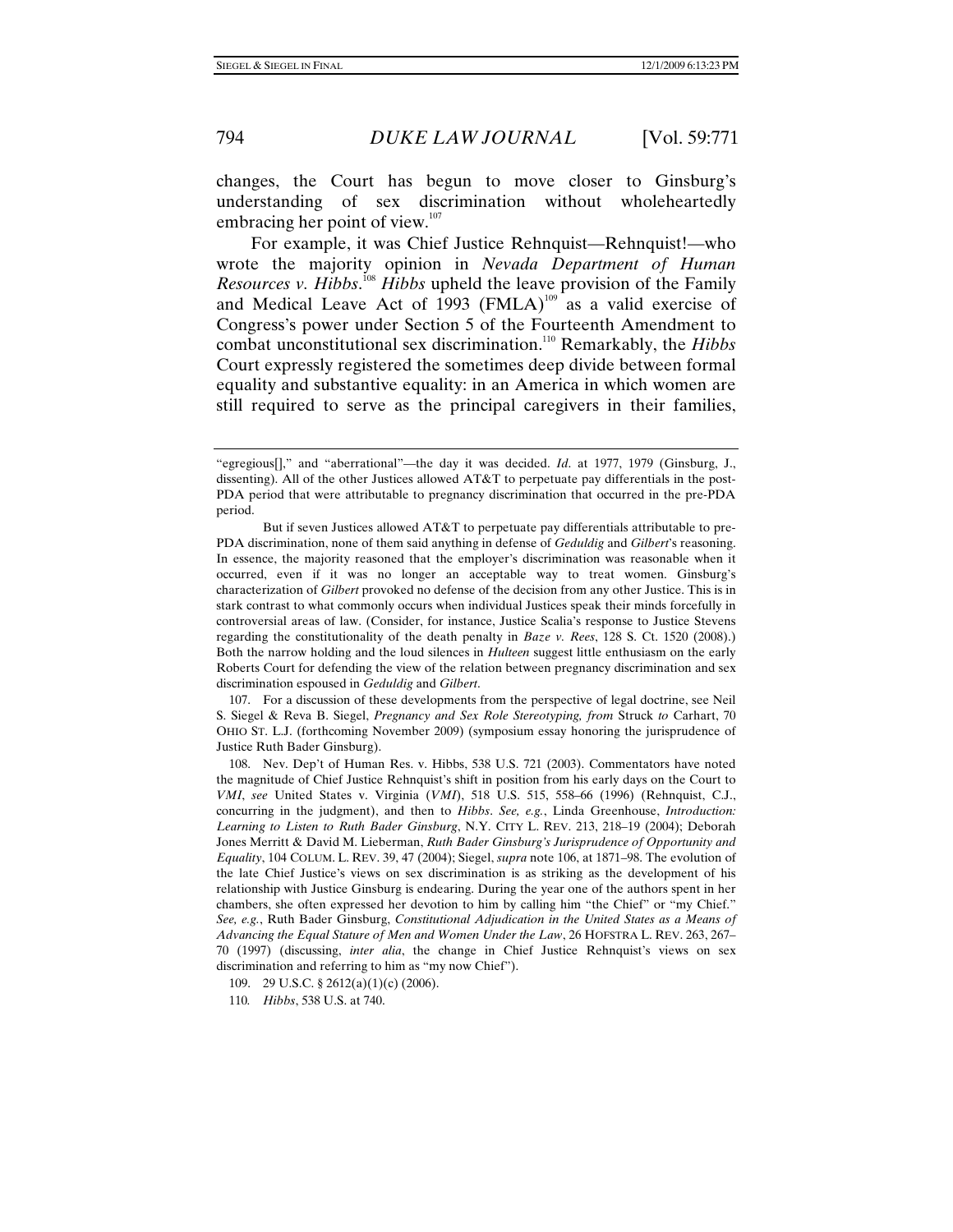mere formal equality in the administration of family leave benefits for example, allowing no leave time for any employees—would "exclude far more women than men from the workplace"<sup>111</sup> and therefore would not effectively "combat the stereotypes about the roles of male and female employees that Congress sought to eliminate" in passing the FMLA.<sup>112</sup>

*Hibbs* reflects the understanding that new mothers and pregnant women face intense stereotyping in the workplace. *Hibbs* observes that "denial or curtailment of women's employment opportunities has [long] been traceable directly to the pervasive presumption that women are mothers first, and workers second."<sup>113</sup> "This prevailing ideology about women's roles," the Court agreed with Congress, has "justified discrimination against women when they are mothers or mothers-to-be."<sup>114</sup> In these and other passages, *Hibbs* clearly indicates that regulation of pregnant women can amount to constitutionally actionable sex discrimination; for example, the Court suggests that laws giving benefits to pregnant employees that are premised on traditional sex-role stereotypes violate equal protection.<sup>115</sup> The *Hibbs* Court had no occasion to reconcile the opinion's reasoning with Geduldig,<sup>116</sup> but the reasoning in *Hibbs* parallels Ginsburg's reasoning in *Struck*, not the Burger Court's reasoning in *Geduldig*.<sup>117</sup> Although *Geduldig* is commonly read as holding that discrimination against pregnant women can never be sex discrimination, after *Hibbs* it is time to read *Geduldig* more precisely, as holding that discrimination

<sup>111</sup>*. Id.* at 738.

<sup>112</sup>*. Id.* at 734. The implications of such reasoning for the scope of congressional power under Section 5 are broad indeed. *See, e.g.*, Franklin, *supra* note 89, at 47–50 (persuasively defending the constitutionality of legislation (1) expanding the FMLA's coverage to small and midsize employers and to provide covered employees with paid leave; (2) requiring paid sick leave; (3) providing affordable childcare; and (4) addressing sex segregation in the American labor market).

<sup>113</sup>*. Hibbs*, 538 U.S. at 736 (quoting *The Parental and Medical Leave Act of 1986: J. Hearing Before the Subcomm. on Labor-Mgmt. Relations and the Subcomm. on Labor Standards of the H. Comm. on Educ. and Labor*, 99th Cong., 2d Sess., 100 (1986) (statement of Women's Legal Defense Fund)).

<sup>114</sup>*. Id.* (quoting *The Parental and Medical Leave Act of 1986*, *supra* note 113, at 100)*.*

<sup>115</sup>*. See id.* at 731 & n.5.

 <sup>116.</sup> For further discussion of *Geduldig*, see *supra* note 8 and accompanying text.

 <sup>117.</sup> Geduldig v. Aiello, 417 U.S. 484, 496 n.20 (1974). For a discussion of the Court's reasoning in *Hibbs*, see generally Siegel, *supra* note 106, at 1889–91.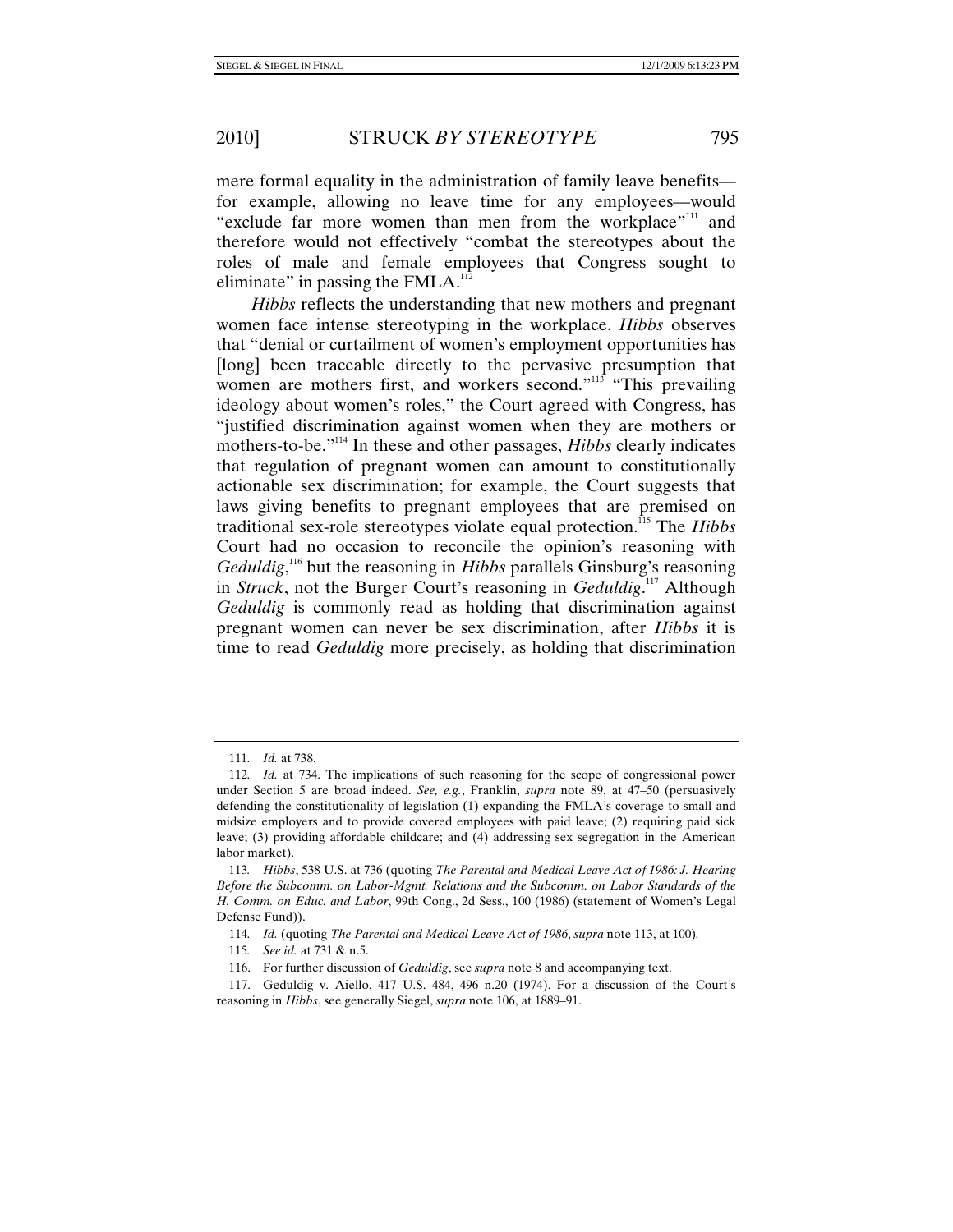against pregnant woman is not always sex discrimination—but sometimes can be.<sup>118</sup>

In addition to arguing that pregnancy discrimination is sex discrimination, Ginsburg also intimated on behalf of Captain Struck in 1972 that women's equality and women's reproductive freedom are inextricably linked. She noted the many lower courts, including the federal district court in *Roe*, that had read the Court's contraception decisions as "holding that women have a right to determine for themselves, free from unwarranted governmental intrusion, whether or not to bear children."119 Although *Roe* incompletely grasped this link and discussed the abortion right from the perspective of a woman's physician,<sup>120</sup> Planned Parenthood of Southeastern woman's physician,<sup>120</sup> *Planned Parenthood of Southeastern Pennsylvania v. Casey*<sup>121</sup> came closer to registering the true stakes. The plurality opinion in *Casey* stressed the liberty of the pregnant

 <sup>118.</sup> For further elaboration of this reading of *Geduldig*, see generally Siegel & Siegel, *supra* note 107. Because the PDA is firmly entrenched, it may be unclear what would be the practical implications in the pregnancy context of recognizing pregnancy discrimination as unconstitutional sex discrimination. There might be some practical consequences in light of potential Eleventh Amendment objections to enforcing the PDA in certain settings. Yet a Court that takes *Hibbs* seriously would be unlikely to impose any Section 5 impediment to enforcing the PDA against the states. And a Court that does not take *Hibbs* seriously would be unlikely to recognize pregnancy discrimination as unconstitutional sex discrimination. Regardless, broader doctrinal implications would follow from recognizing that physical differences between the sexes are the beginning, not the end, of the constitutional conversation about women's equality. For example, Cary Franklin suggests that, after *VMI* and *Hibbs*, it no longer seems open to the federal government to assert that physical differences between the sexes justify excluding women from selective service registration, eligibility for the draft, and various combat positions. *See* Franklin, *supra* note 89, at 51–53. Nor, she argues, does it seem permissible for the government to support programs of single-sex education that reinforce traditional sex-role stereotypes. *See id.* at 46–47. Nor, she astutely notes, are certain rationales for prohibiting gay marriage reconcilable with an anti-stereotyping conception of constitutional equality. *See id*. at 57–65.

<sup>119</sup>*. See* Brief for Petitioner, *supra* note 2, at 54 n.55; *see also* text accompanying note 101. For subsequent discussions, see generally Ruth Bader Ginsburg, *Sex Equality and the Constitution*, 52 TUL. L. REV. 451 (1978); Ruth Bader Ginsburg, *Some Thoughts on Autonomy and Equality in Relation to* Roe v. Wade, 63 N.C. L. REV. 375 (1985).

 <sup>120.</sup> Roe v. Wade, 410 U.S. 113, 163 (1973) ("[F]or the period of pregnancy prior to this 'compelling' point, the attending physician, in consultation with his patient, is free to determine, without regulation by the State, that, in his medical judgment, the patient's pregnancy should be terminated. If that decision is reached, the judgment may be effectuated by an abortion free of interference by the State."); *id*. at 164 ("For the stage prior to approximately the end of the first trimester, the abortion decision and its effectuation must be left to the medical judgment of the pregnant woman's attending physician.").

 <sup>121.</sup> Planned Parenthood of Se. Pa. v. Casey, 505 U.S. 833 (1992).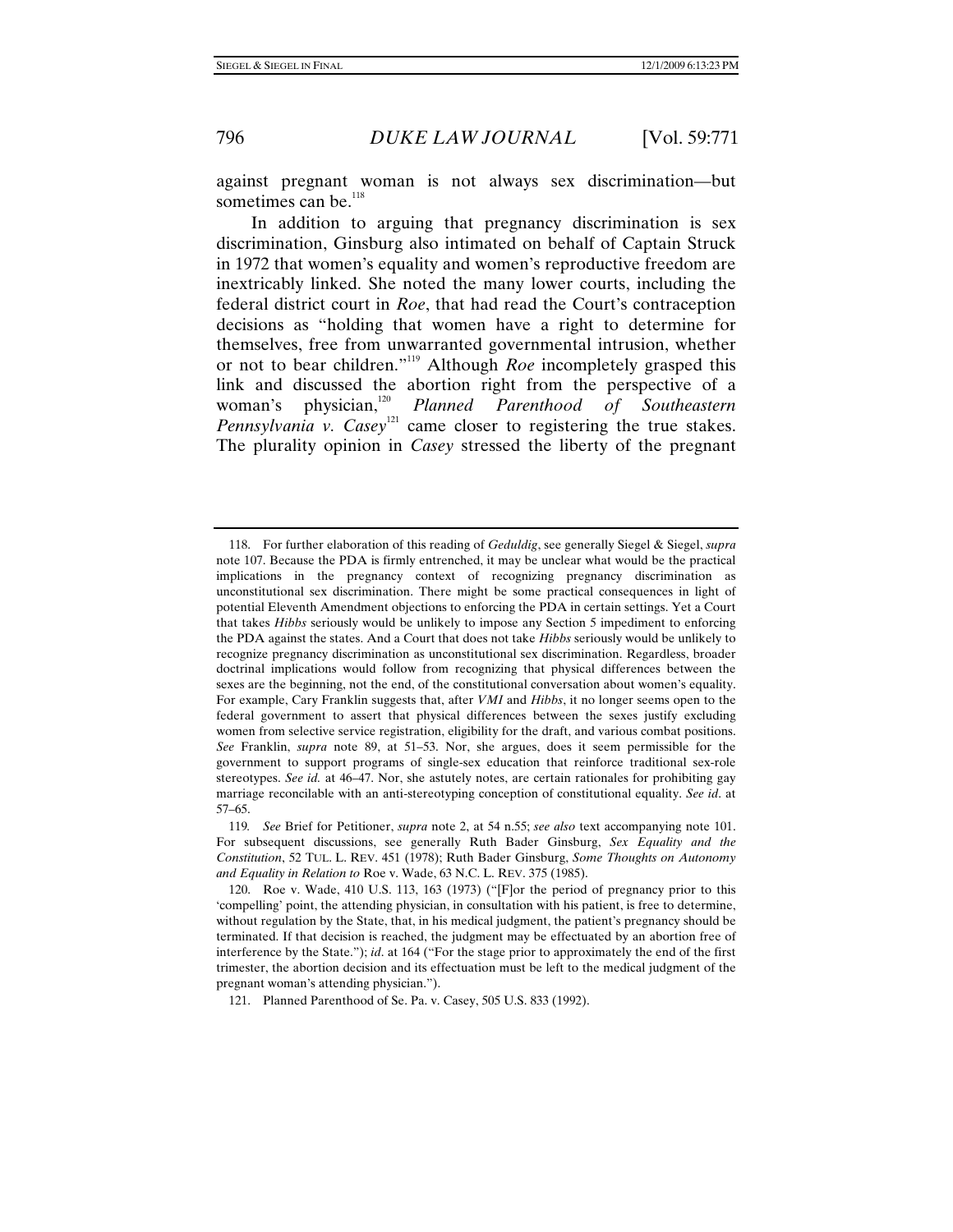woman, $122$  and a majority of Justices began to articulate the sex equality implications of intrusive restrictions on abortion.<sup>123</sup> To be sure, the Court in *Gonzales v. Carhart*<sup>124</sup> may have taken a step in a very different direction.<sup>125</sup> But four Justices adopted Justice Ginsburg's apprehension that "legal challenges to undue restrictions on abortion procedures do not seek to vindicate some generalized notion of privacy; rather, they center on a woman's autonomy to determine her life's course, and thus to enjoy equal citizenship stature."<sup>126</sup> Moreover, Justice Kennedy's majority opinion makes conceptual sense only if one presupposes the continued existence of the abortion right, $127$  and Kennedy has long recognized the link

124. Gonzales v. Carhart, 127 S. Ct. 1610 (2007).

125*. See, e.g.*, Neil S. Siegel, *The Virtue of Judicial Statesmanship*, 86 TEX. L. REV. 959, 1014–30 (2008).

126*. Carhart*, 127 S. Ct. at 1641 (Ginsburg, J., joined by Stevens, Souter, and Breyer, JJ., dissenting) (citing Reva Siegel, *Reasoning from the Body: A Historical Perspective on Abortion Regulation and Questions of Equal Protection*, 44 STAN. L. REV. 261 (1992), and Sylvia Law, *Rethinking Sex and the Constitution*, 132 U. PA. L. REV. 955, 1002–28 (1984)); *see also, e.g.*, Siegel, *supra* note 80, at 837–38 (situating Justice Ginsburg's opinion in *Carhart* in a survey of sex equality arguments for reproductive rights); Cass R. Sunstein, Editorial, *Ginsburg's Dissent May Yet Prevail*, L.A. TIMES, Apr. 20, 2007, at A31 (noting that in *Carhart*, Justice Ginsburg "attempted to re-conceive the foundations of the abortion right, basing it on well-established constitutional principles of equality").

127*. Carhart* exemplifies the often real but notoriously blurry distinction between constitutional politics and constitutional law. On the one hand, opponents of abortion have used the issue of so-called partial-birth abortion to undermine the abortion right in general, *see* Siegel, *supra* note 82, at 1707–09, and the *Carhart* Court effectively overruled precedent in order to uphold a federal ban on the procedure, *see* Siegel, *supra* note 125, at 1020–21. On the other hand, the Court reasoned that the ban could survive a facial challenge because the procedure was sufficiently *distinct* from abortion in general and did not impose an undue burden on the right to abortion. *Carhart*, 127 S. Ct. at 1627. For one attempt to understand the ragged relationship between constitutional politics and constitutional law, see generally Robert C. Post & Neil S. Siegel, *Theorizing the Law/Politics Distinction: Neutral Principles, Affirmative Action, and the Enduring Legacy of Paul Mishkin*, 95 CAL. L. REV. 1473 (2007). One of the authors has explored this relationship in more depth. *See generally* Siegel, *supra* note 125 (conceiving law as an institution that must account for the conditions of its own legitimation); Neil S. Siegel, *Umpires at Bat: On Integration and Legitimation*, 24 CONST. COMMENT. 701 (2007) (identifying

<sup>122</sup>*. Id*. at 876 (plurality opinion) ("In our view, the undue burden standard is the appropriate means of reconciling the State's interest with the woman's constitutionally protected liberty.").

<sup>123</sup>*. See, e.g.*, *id.* at 852 ("Her suffering is too intimate and personal for the State to insist, without more, upon its own vision of the woman's role, however dominant that vision has been in the course of our history and our culture. The destiny of the woman must be shaped to a large extent on her own conception of her spiritual imperatives and her place in society."); *id*. at 856 ("The ability of women to participate equally in the economic and social life of the Nation has been facilitated by their ability to control their reproductive lives."); *id*. at 897 (stating that the views expressed in *Bradwell* and *Hoyt* "of course, are no longer consistent with our understanding of the family, the individual, or the Constitution").